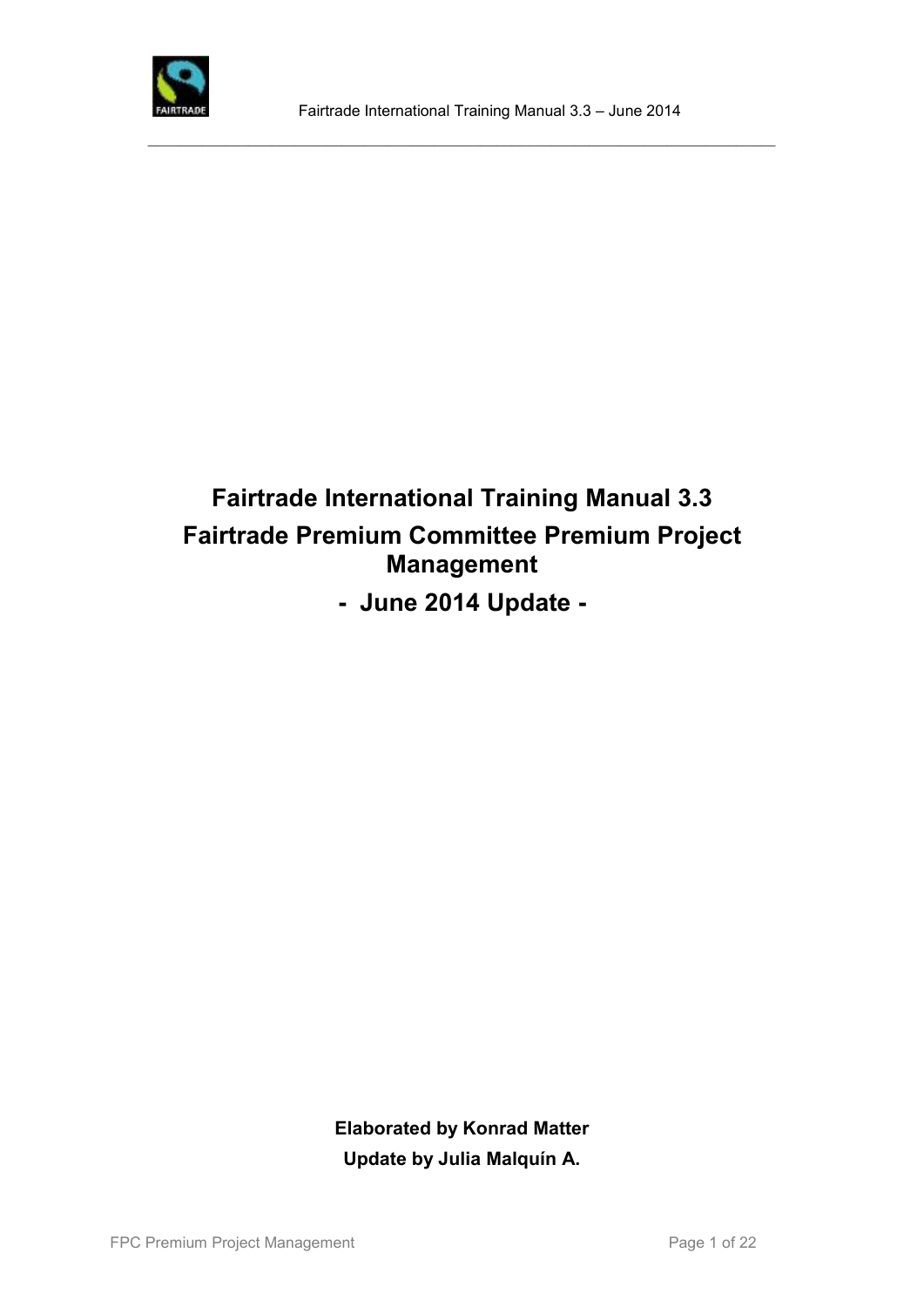

The Training Manual *"Fairtrade Premium Committee Premium Project Management"* is a product of Fairtrade Labelling Organizations International e.V., Bonn, Germany. Fairtrade International is the worldwide Fairtrade standards setting and certification organization.

 $\_$  ,  $\_$  ,  $\_$  ,  $\_$  ,  $\_$  ,  $\_$  ,  $\_$  ,  $\_$  ,  $\_$  ,  $\_$  ,  $\_$  ,  $\_$  ,  $\_$  ,  $\_$  ,  $\_$  ,  $\_$  ,  $\_$  ,  $\_$  ,  $\_$  ,  $\_$  ,  $\_$  ,  $\_$  ,  $\_$  ,  $\_$  ,  $\_$  ,  $\_$  ,  $\_$  ,  $\_$  ,  $\_$  ,  $\_$  ,  $\_$  ,  $\_$  ,  $\_$  ,  $\_$  ,  $\_$  ,  $\_$  ,  $\_$  ,

Contact information: Fairtrade International Bonner Talweg 177 53129 Bonn Germany Tel.: +49 (0) 228 949 23 0 Fax: +49 (0) 228 242 17 13 Email: [info@fairtrade.net](mailto:info@fairtrade.net) Website: [www.fairtrade.net](http://www.fairtrade.net/)

Coordination: Matthias Kuhlmann Liaison & Service Development Producer Service and Relations Unit Fairtrade International.

Reproduction of text is permitted, provided that the source is cited, Fairtrade International June 2014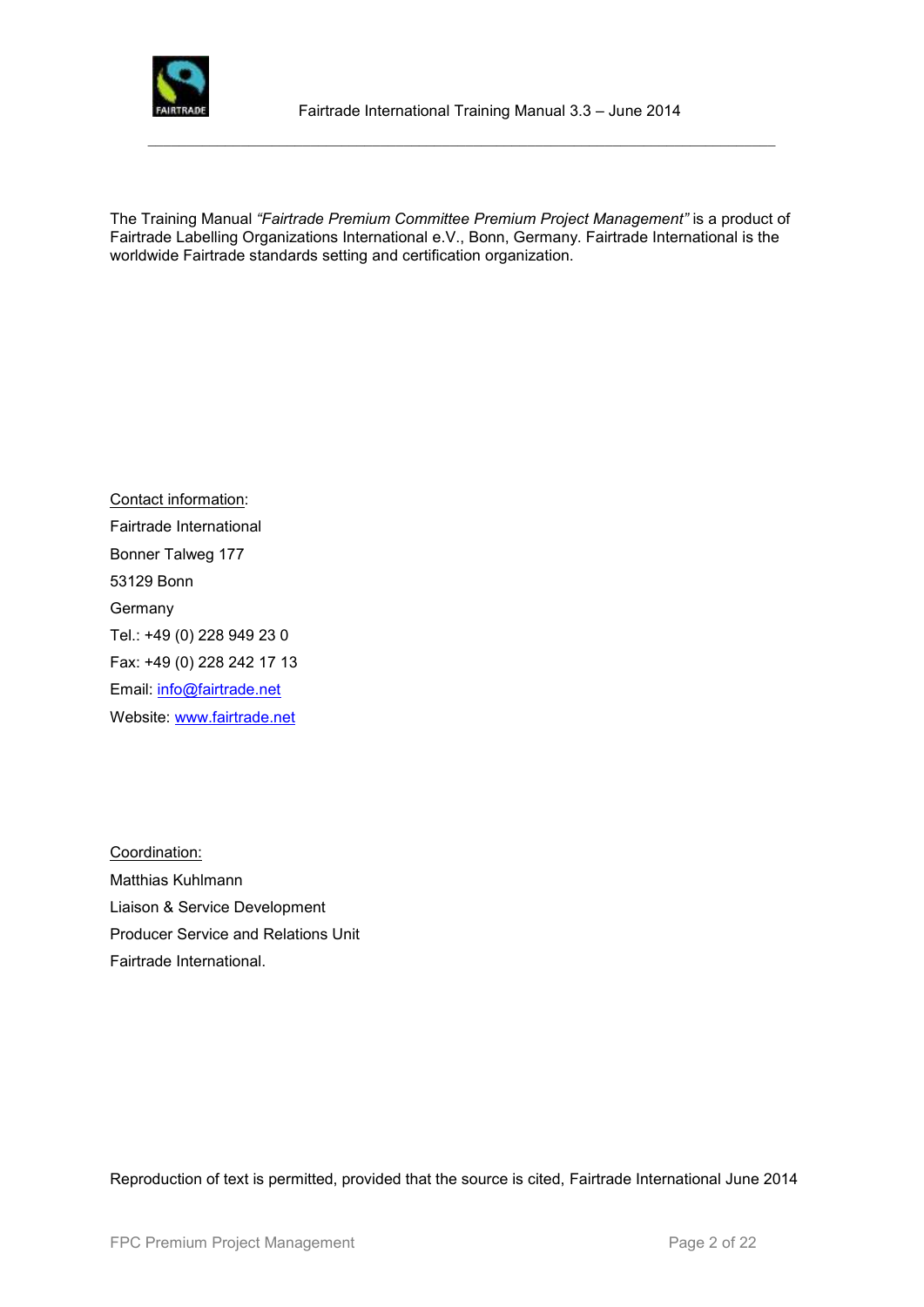

# **TABLE OF CONTENTS**

 $\_$  ,  $\_$  ,  $\_$  ,  $\_$  ,  $\_$  ,  $\_$  ,  $\_$  ,  $\_$  ,  $\_$  ,  $\_$  ,  $\_$  ,  $\_$  ,  $\_$  ,  $\_$  ,  $\_$  ,  $\_$  ,  $\_$  ,  $\_$  ,  $\_$  ,  $\_$  ,  $\_$  ,  $\_$  ,  $\_$  ,  $\_$  ,  $\_$  ,  $\_$  ,  $\_$  ,  $\_$  ,  $\_$  ,  $\_$  ,  $\_$  ,  $\_$  ,  $\_$  ,  $\_$  ,  $\_$  ,  $\_$  ,  $\_$  ,

| $\blacktriangleleft$ | What Can We Use the Premium for?                 |     |
|----------------------|--------------------------------------------------|-----|
| $\mathbf{2}$         | How Can We Spend the Premium?                    | 5   |
| 3                    | <b>How to Choose and Plan Projects</b>           |     |
| 4                    | How to Write the Project Proposal                | 17  |
| 5                    | <b>Implementation, Monitoring and Evaluation</b> | 20. |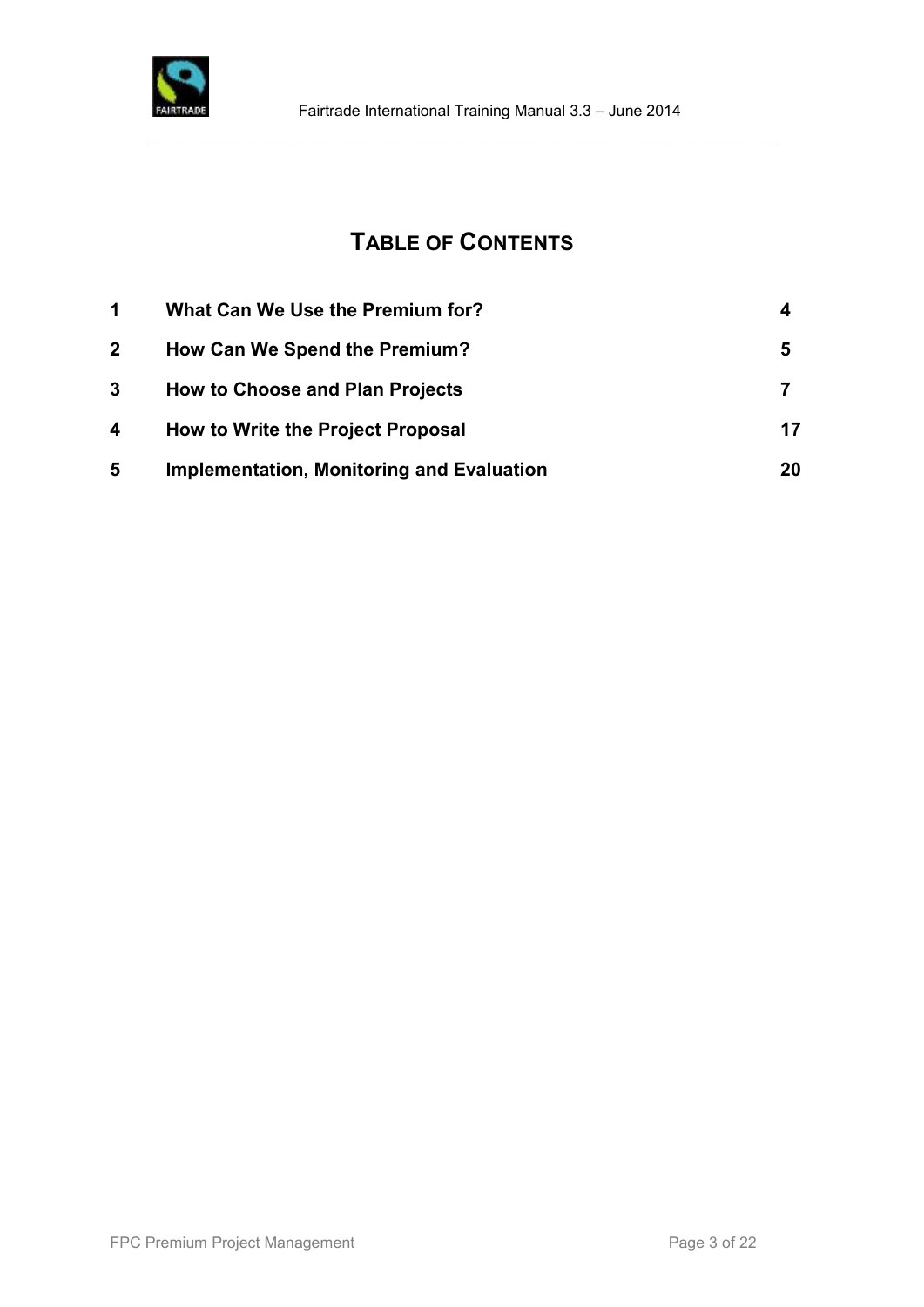

## **1 WHAT CAN WE USE THE PREMIUM FOR?**

The Generic Fairtrade Standards for Hired Labour state that Fairtrade leads to the empowerment of workers and the sustainable social and economic development of workers and their communities (intent and scope).

 $\_$  ,  $\_$  ,  $\_$  ,  $\_$  ,  $\_$  ,  $\_$  ,  $\_$  ,  $\_$  ,  $\_$  ,  $\_$  ,  $\_$  ,  $\_$  ,  $\_$  ,  $\_$  ,  $\_$  ,  $\_$  ,  $\_$  ,  $\_$  ,  $\_$  ,  $\_$  ,  $\_$  ,  $\_$  ,  $\_$  ,  $\_$  ,  $\_$  ,  $\_$  ,  $\_$  ,  $\_$  ,  $\_$  ,  $\_$  ,  $\_$  ,  $\_$  ,  $\_$  ,  $\_$  ,  $\_$  ,  $\_$  ,  $\_$  ,

*The Fairtrade Premium must benefit workers, their families and their communities through Premium projects that address their needs and preferences as decided and adequately justified by workers (Standard clause 2.1.19).*

#### **1.1 What do the Standards say?**

- 1.1.1 **Socio-economic development** is a process resulting in changes which improve the capacity of a community to fulfil its aspirations.
- 1.1.2 **Empowerment** refers to the skills that individuals and groups need to identify their needs and priorities and to develop plans and projects to address these.
- 1.1.3 For **the workers, their families and communities** means that you can use the premium for three types of beneficiaries:



- 1.1.3a Either for the workers alone: a good example is training. This might include finishing school, language skills, craft skills such as carpentry, tailoring, computer skills, etc. Another example is a TV/DVD set for the workers' canteen or social hall.
- 1.1.3b Or for the workers and their families: examples would be a grocery shop for basic goods at reasonable prices, loans for improving houses, or scholarships for the workers' children. There are, of course, many more possibilities of benefiting the workers' families.
- 1.1.3c Or for the workers, their families and the community: in this case the benefit is extended to the larger community. This includes the neighbourhood, the village or the township. Examples would be building a school, a dispensary or perhaps a well. With a little imagination there are many ways to improve community life.

As a worker you will benefit in all three cases. You are always a part of the wider community and what is good for the community is good for you.

The community does a lot for you and many basic services are the result of a communal effort. The schools for your children, the hospital when you are sick, the water and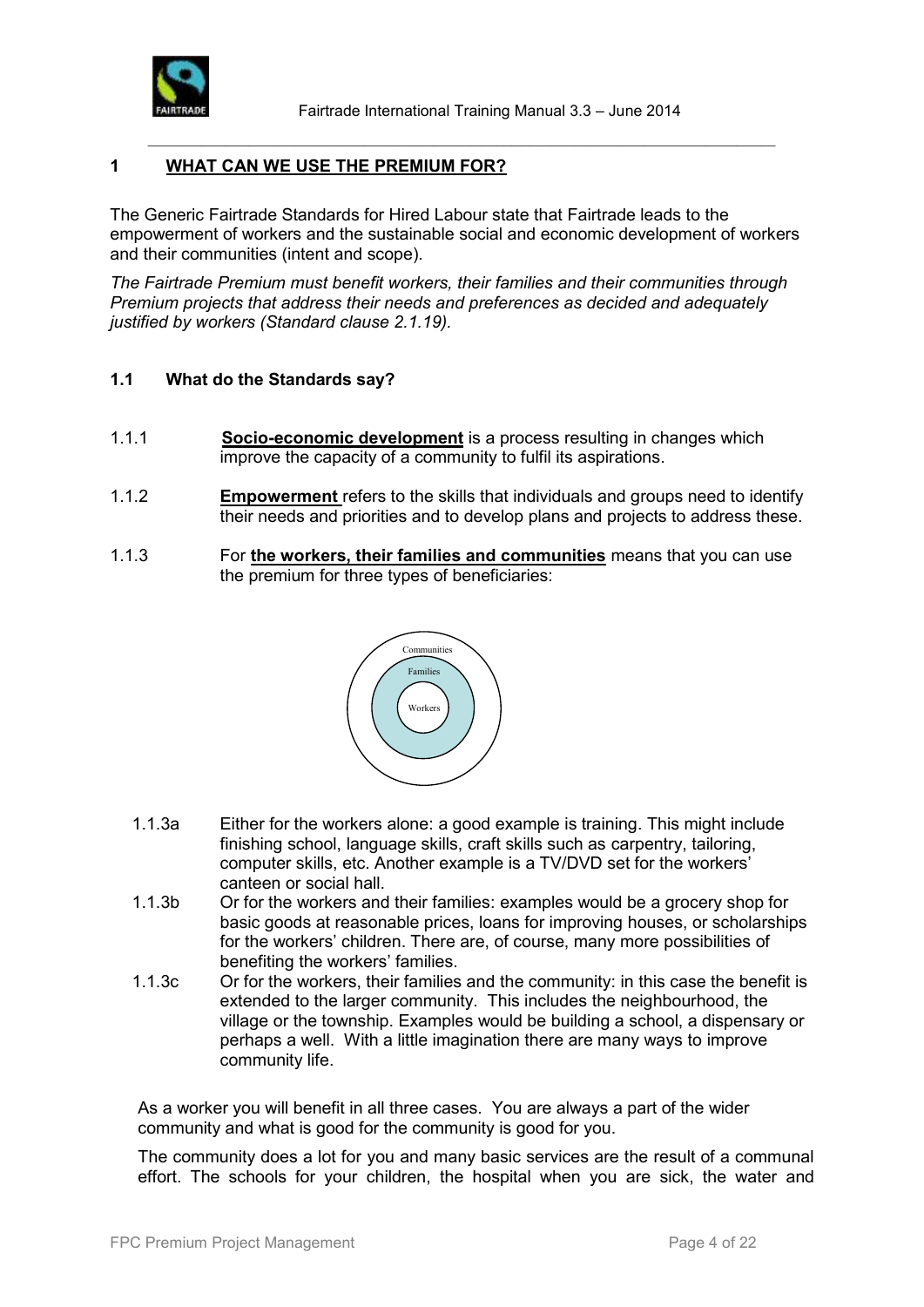

electricity supply. All these and many more services would be unthinkable or very difficult to get if you had to care for them alone.

 $\_$  ,  $\_$  ,  $\_$  ,  $\_$  ,  $\_$  ,  $\_$  ,  $\_$  ,  $\_$  ,  $\_$  ,  $\_$  ,  $\_$  ,  $\_$  ,  $\_$  ,  $\_$  ,  $\_$  ,  $\_$  ,  $\_$  ,  $\_$  ,  $\_$  ,  $\_$  ,  $\_$  ,  $\_$  ,  $\_$  ,  $\_$  ,  $\_$  ,  $\_$  ,  $\_$  ,  $\_$  ,  $\_$  ,  $\_$  ,  $\_$  ,  $\_$  ,  $\_$  ,  $\_$  ,  $\_$  ,  $\_$  ,  $\_$  ,

# **2 HOW CAN WE SPEND THE PREMIUM?**

#### **2.1 The premium should be used in the form of projects.**

A project is a planned undertaking that uses money and other resources to attain welldefined objectives through a number of activities.

- 2.1.1 **Planned undertaking**: This means that before starting a project you have to think hard about what you are doing, how you are going to do it and what you want to achieve. It means writing down your plans. It means following your plans.
- 2.1.2 **Resources**: To carry out a project you usually need money. You may also need time, knowledge and certain skills.
- 2.1.3 **Objectives**: This means that you all know what you are trying to achieve. Without clear objectives the project has no direction. You must all agree on what you are trying to do.
- 2.1.4 **Activities**: A project usually consists of a number of activities. These activities may be done all at the same time, or some may have to wait while others are carried out. A time plan tells you what should be done when.

Projects are a result of a consultation process with workers about their needs and, aspirations.

The standards define the content of each project which must include (Standard clause 2.1.5):

- Purpose and objectives;
- Target groups(s)/beneficiaries;
- Activities;
- Roles and responsibilities;
- Project budget;
- Project start and end date:
- How the project will be monitored;
- Date of approval of project by General Assembly.

Projects can mean a lot of work, but they are the best way to assure that premium money is well-invested and comply with the objectives behind them. For major projects a risk assessment must be carried out.

At least 80 percent of premium money should be invested in sustainable projects. Sustainable means that whatever you spend the money on, it has a lasting value. So, if you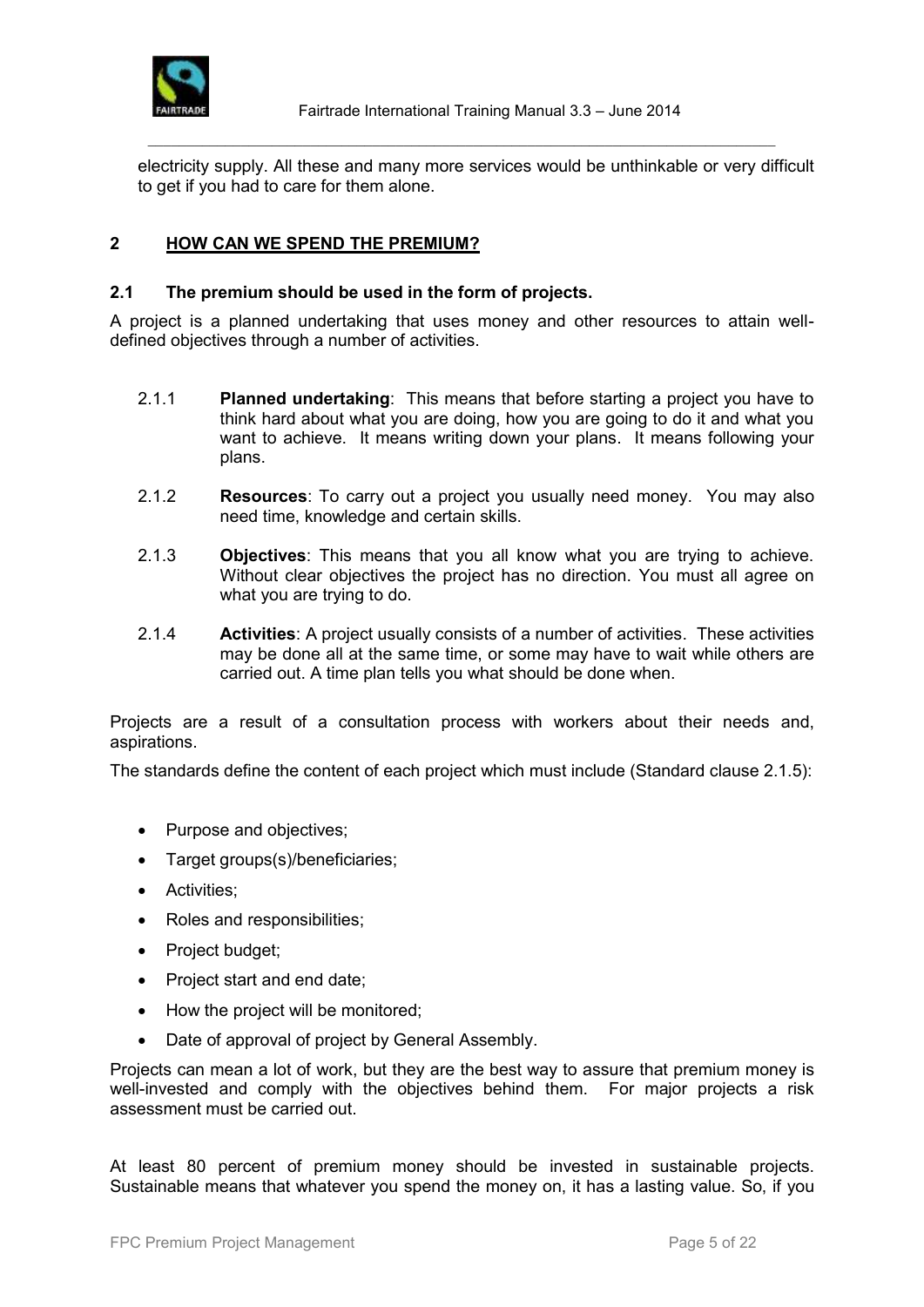

invest it in a project like a grocery shop or a training centre, the shop must continue to serve the community for a long time and the training must have a lasting value. Projects that involve individual disbursements of non-consumable goods are allowable when all workers have equal access to the funds in question. (Standard clause 2.1.19)

 $\_$  ,  $\_$  ,  $\_$  ,  $\_$  ,  $\_$  ,  $\_$  ,  $\_$  ,  $\_$  ,  $\_$  ,  $\_$  ,  $\_$  ,  $\_$  ,  $\_$  ,  $\_$  ,  $\_$  ,  $\_$  ,  $\_$  ,  $\_$  ,  $\_$  ,  $\_$  ,  $\_$  ,  $\_$  ,  $\_$  ,  $\_$  ,  $\_$  ,  $\_$  ,  $\_$  ,  $\_$  ,  $\_$  ,  $\_$  ,  $\_$  ,  $\_$  ,  $\_$  ,  $\_$  ,  $\_$  ,  $\_$  ,  $\_$  ,

Up to 20 percent<sup>1</sup> of premium money per year may be distributed equitably among all workers in cash as a Fairtrade bonus. (Standard clause 2.1.20). This option needs to be approved by a general assembly of workers. However, it may not be used to supplement regular wages or to undermine collective bargaining processes.

It is recommended that FPCs make the implications of using premium money for cash bonuses clear to workers.

In this context it is also important to find out about and understand any possible implications of cash distribution as far as taxes or the legal status of the FPC – which may be set up as a charity, for instance – are concerned. These implications will likely differ from country to country due to the different legal frameworks.

l

 $<sup>1</sup>$  In exceptional circumstances the percentage may be increased to up to 50%, such as where there is</sup> a majority of migrant workers in the workforce that cannot benefit from Fairtrade Premium projects. The request has to be submitted to and approved by the certification body. (Standard clause 2.1.20)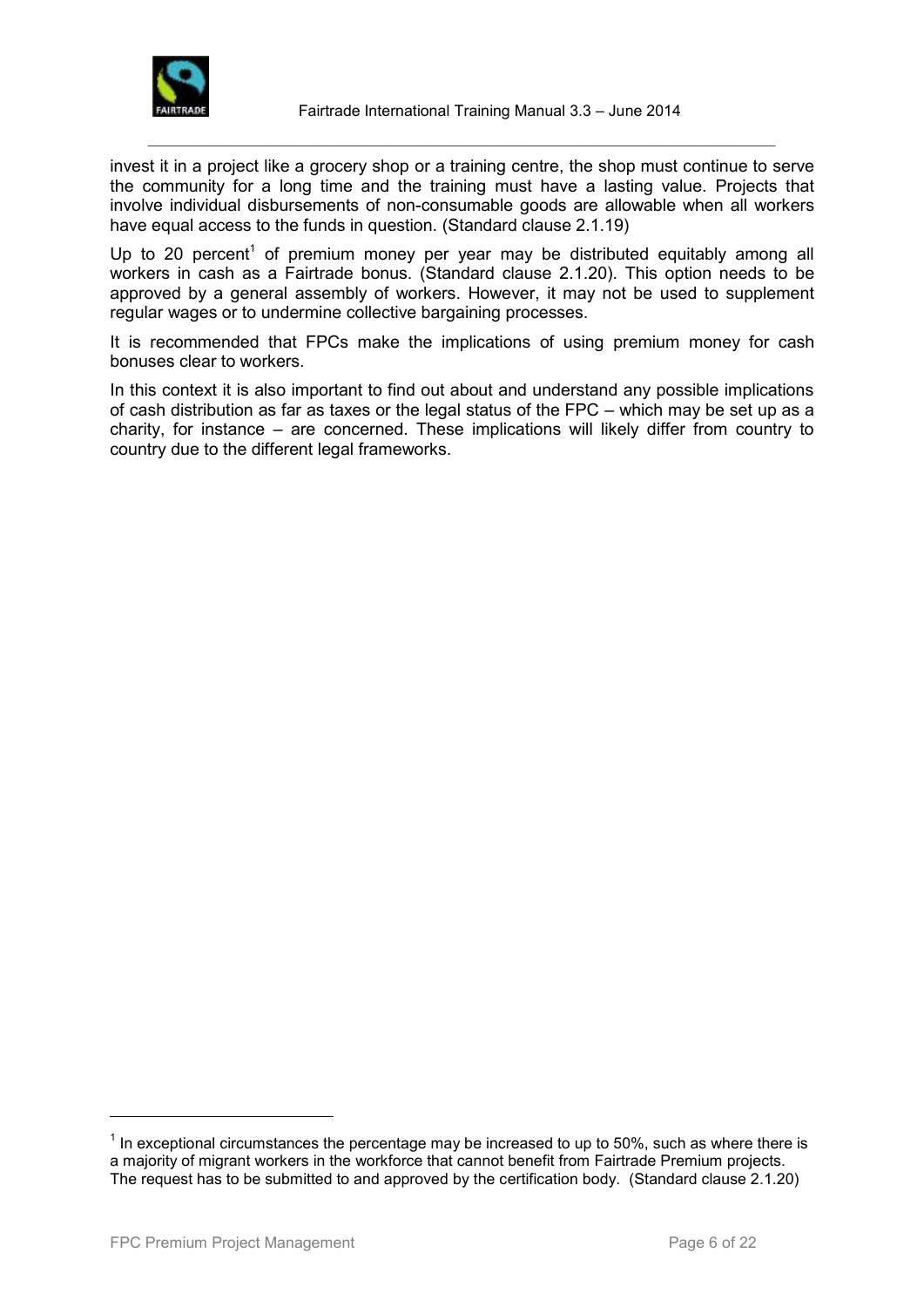

# **3 HOW TO CHOOSE AND PLAN PROJECTS**

Choosing a good project is not easy. This chapter should help you, but it is only meant as a guide. You know what you need; you need to make the choice.

 $\_$  ,  $\_$  ,  $\_$  ,  $\_$  ,  $\_$  ,  $\_$  ,  $\_$  ,  $\_$  ,  $\_$  ,  $\_$  ,  $\_$  ,  $\_$  ,  $\_$  ,  $\_$  ,  $\_$  ,  $\_$  ,  $\_$  ,  $\_$  ,  $\_$  ,  $\_$  ,  $\_$  ,  $\_$  ,  $\_$  ,  $\_$  ,  $\_$  ,  $\_$  ,  $\_$  ,  $\_$  ,  $\_$  ,  $\_$  ,  $\_$  ,  $\_$  ,  $\_$  ,  $\_$  ,  $\_$  ,  $\_$  ,  $\_$  ,

## **3.1 Who are the beneficiaries?**

It is always good to know who the project will help. For **workers** on a farm you can get this information from the personnel department or from surveys containing information relevant to the development strategy or FPC goals. It is good to know how many men and women will benefit, how many men and women are migrants, how many may need training or further education, where they live or where come from. It is especially good to know where the workers live so that any projects really help them with their daily lives. Some workers are seasonal and others temporary. How can you help them as well?

If the project is to benefit the **workers' families**, you need to know if they are married or live with a partner, the number and age of the children, if these children go to school or work, other family members in the household, etc. Then you might need to know about their housing situation: where they live (on farm, off farm), distance from the farm, in owned or rented houses, etc. You might have to ask people for more information with a questionnaire.



A little bit more complicated is gathering information on the workers' **communities**. First you need to know the different places where the workers live, how many people live in each of these places and how far they are from the farm and from each other. From this information you might draw a map with the farm in the centre and each place (village, neighbourhood, etc.) being represented by a circle.

The size of the circle corresponds roughly to the number of inhabitants. The number in the circle represents the number of workers living in each location. The length of the line between each place and

the farm corresponds to the distance. This map lets you see who lives where and who will benefit from what.

This information gathering is called a **census**. It is recommended to do a census of workers and their families right from the start, and a community census as soon as you are ready to engage in community projects. For each individual project a thorough census on the direct beneficiaries should be made.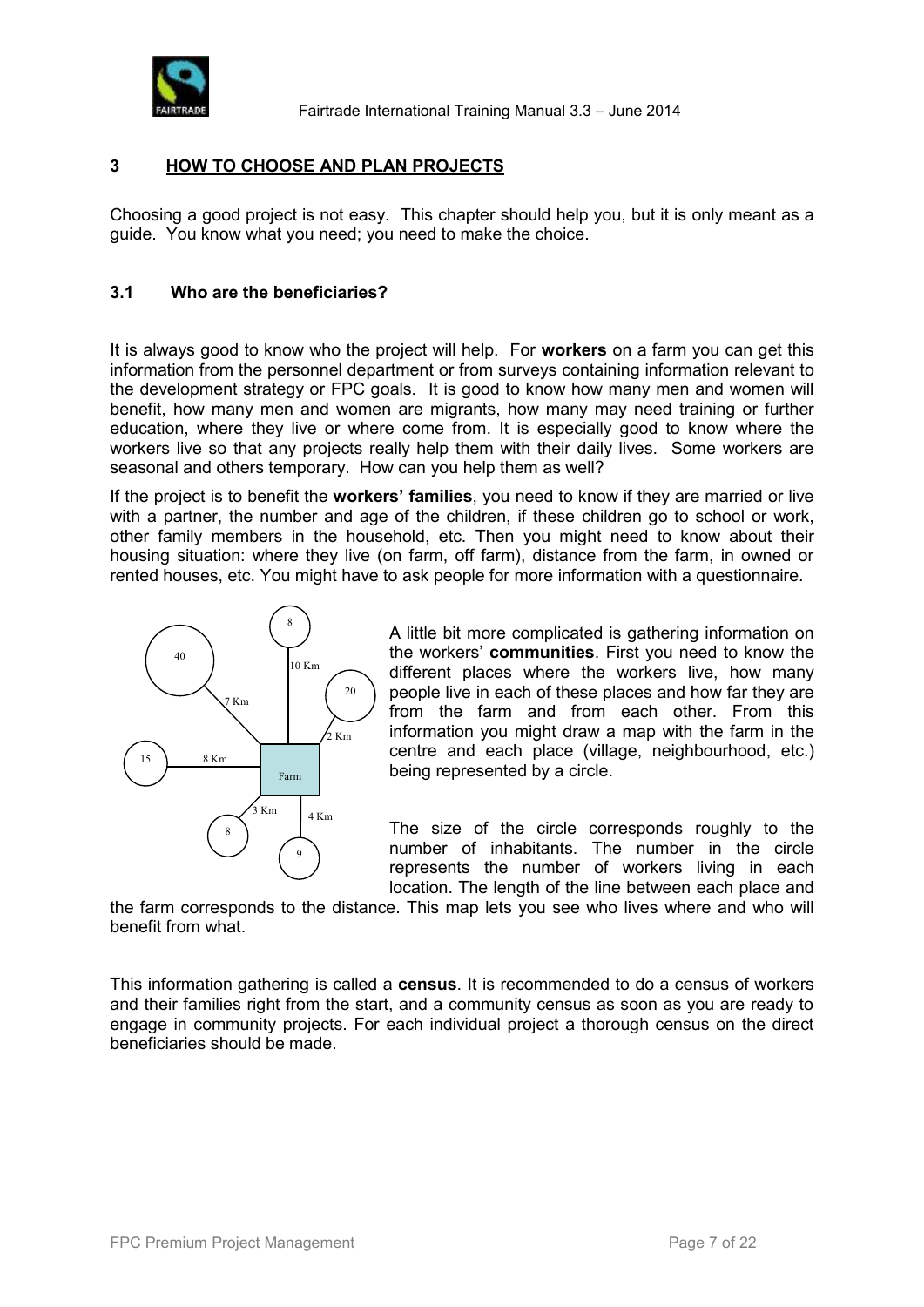

# **3.2 What are the problems?**

Once you know the (potential) beneficiaries, you want to understand their problems and needs. Proceed in the same way as in Step 1, starting with the workers and their families and then extend the inquiry to the communities.

 $\_$  ,  $\_$  ,  $\_$  ,  $\_$  ,  $\_$  ,  $\_$  ,  $\_$  ,  $\_$  ,  $\_$  ,  $\_$  ,  $\_$  ,  $\_$  ,  $\_$  ,  $\_$  ,  $\_$  ,  $\_$  ,  $\_$  ,  $\_$  ,  $\_$  ,  $\_$  ,  $\_$  ,  $\_$  ,  $\_$  ,  $\_$  ,  $\_$  ,  $\_$  ,  $\_$  ,  $\_$  ,  $\_$  ,  $\_$  ,  $\_$  ,  $\_$  ,  $\_$  ,  $\_$  ,  $\_$  ,  $\_$  ,  $\_$  ,

To find out the problems and needs of the workers and their families the simplest way is to meet with them and ask them.

The FPC members can do this in their own work areas. If the workforce is not too large you can call for assemblies with all workers.

Remember:

- Different groups have different needs: women workers, seasonal workers, migrant workers, temporary workers. Ask them separately!
- Don't let the men dominate!
- Don't let the farm managers do this work! It is your responsibility!
- Ask the spouses and the children.
- You may need to draw up a special questionnaire if you need very detailed information.

It is more difficult if you are trying to understand the needs of the **communities**. The first thing you can do is meet with the workers. Group them by the main communities they come from and this will give you a rough idea of the main problems of each community. You can complement your map of the surrounding communities by adding more information, e.g. on the services each community has. You can even draw a map for each community: services available, quality of services, where and how far they have to go for services that are not available in the community.

If you want to do projects in the communities, you must find out the problems people face in each community. For this purpose, meeting with the community leaders or even with the whole community is very important. You may gather the whole community or meet different groups of the community separately. Make sure that all possible groups are involved. In these meetings you may work with the **Chapatti Method.**

#### 3.2.1 **The Chapatti Method**

Get everybody together and make sure everyone is comfortable. Start talking about the problems people face every day. Ask people to choose a simple object to represent their problems. A piece of wood might represent the lack of fuel to cook with. The community may use any objects they wish; it helps them to think from their own perspective.

Ask everyone to put their objects on the ground in front of them. Don't put them in a straight line, but in the middle of the group.

Provide people with "chapattis" (= round pieces of chart paper of different size). Let them place the chapattis under these objects to represent the size of the problem. Larger chapattis will indicate larger problems and smaller chapattis, smaller problems. Follow this up with a discussion on each problem:

• What is the problem, the size and the urgency of the problem?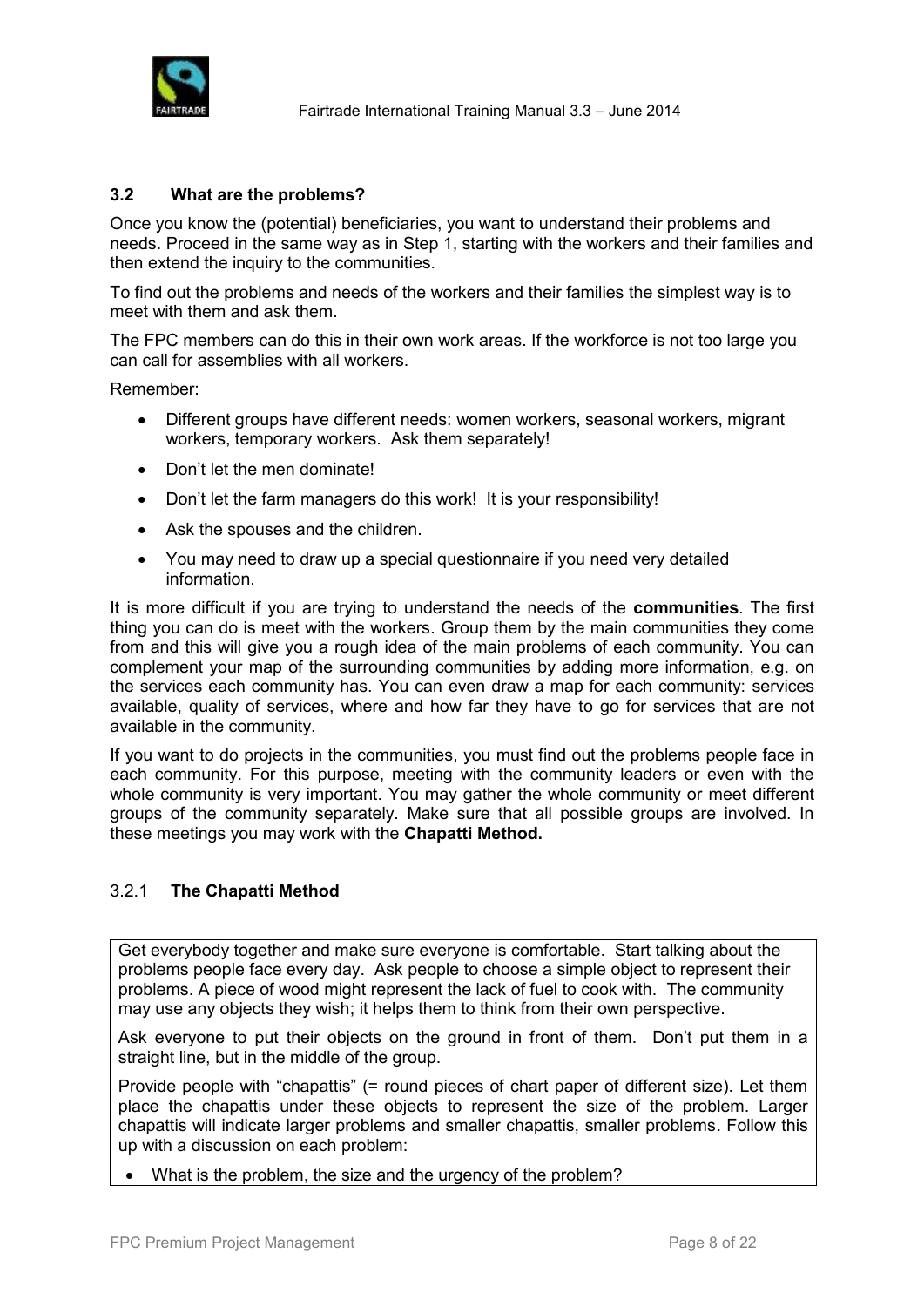

Fairtrade International Training Manual 3.3 – June 2014

 $\_$  ,  $\_$  ,  $\_$  ,  $\_$  ,  $\_$  ,  $\_$  ,  $\_$  ,  $\_$  ,  $\_$  ,  $\_$  ,  $\_$  ,  $\_$  ,  $\_$  ,  $\_$  ,  $\_$  ,  $\_$  ,  $\_$  ,  $\_$  ,  $\_$  ,  $\_$  ,  $\_$  ,  $\_$  ,  $\_$  ,  $\_$  ,  $\_$  ,  $\_$  ,  $\_$  ,  $\_$  ,  $\_$  ,  $\_$  ,  $\_$  ,  $\_$  ,  $\_$  ,  $\_$  ,  $\_$  ,  $\_$  ,  $\_$  ,

- Why is it considered to be a big/small/urgent problem?
- What is the cause of the problem?
- Who is affected by the problem and how?
- What actions have people taken to solve the problem?
- Where they successful, not successful? Why?
- Future plans to deal with the problem?
- The community's contribution?
- Support expected from outside?

Think about the causes of the problem. Often people tackle only the symptoms and not the real cause. Take the health issue for example: people feel sick and weak and go to the pharmacy for medicines. But sometimes the real problem lies elsewhere. It could be malnutrition or polluted drinking water.

The problem tree exercise may help analyse complex problems and find the underlying causes.

# 3.2.2 **The Problem Tree**

Like a tree, the problem tree has three parts: a trunk, roots and branches.

The trunk is the core problem

The roots represent the causes

The branches represent the effects (often the visible bits).

This is a group exercise. Take one problem you have identified as important. Start by listing all the negative aspects of the problem. These should be written down on cards and posted so that everyone can see them (on a wall or on the floor). Once the most important issues have been identified, group the aspects that have some similarities or links.

- 1) Identify the core problem. Post it in the centre. Examine the remaining cards and how they are related to the core problem.
- 2) Some may be causes, they lead to the core problem. Place them below the core problem.
- 3) Others are effects, they stem from the core problem. Place them above the core problem.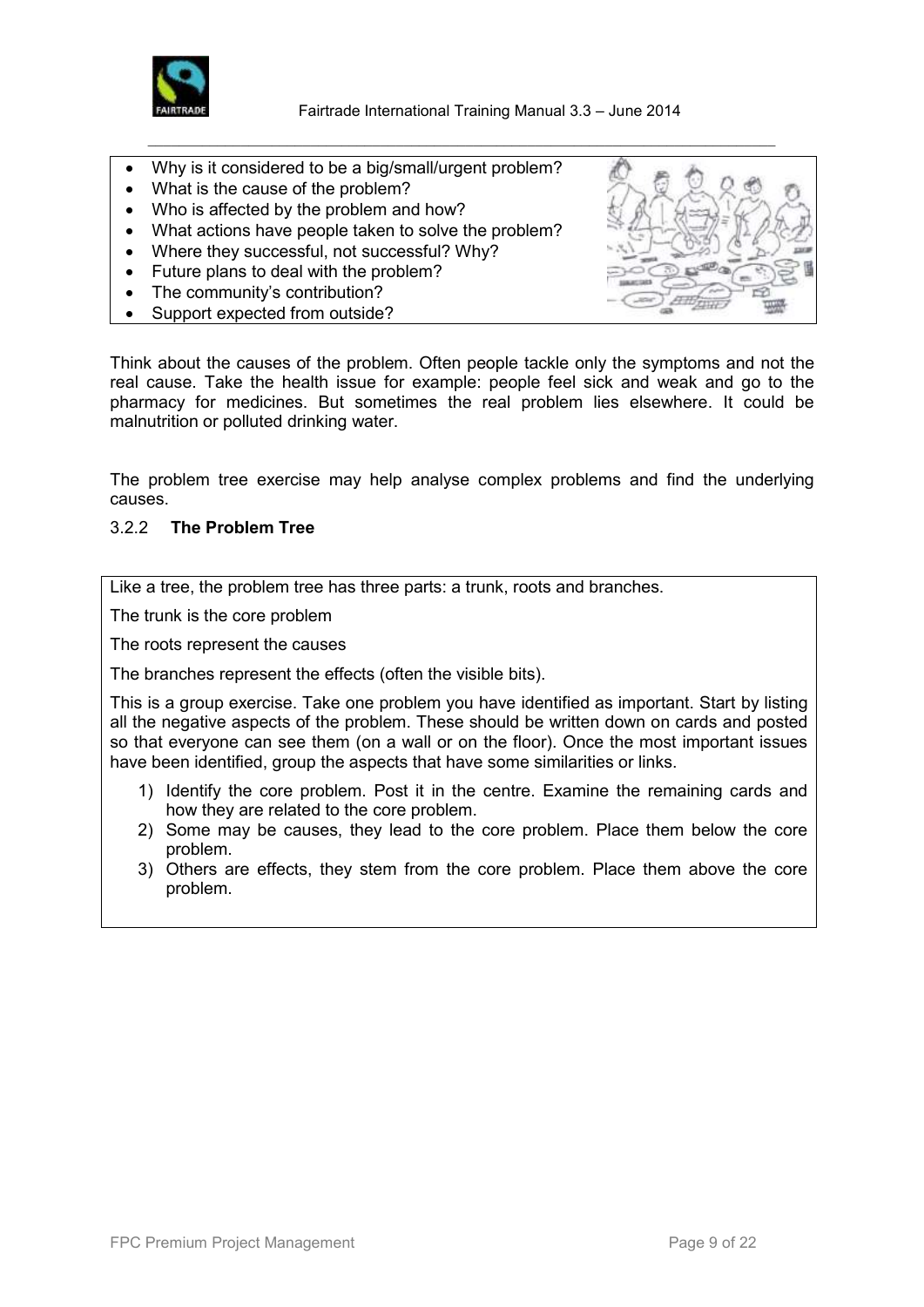



This exercise shows that things are often more complicated than they might at first appear.

To solve a problem, we need to know and address the main cause or causes.

Try to stick to the most important links.

If the problem tree becomes too cluttered, it will not be a useful tool.

Find a balance: enough detail so it contains the most important information, but simple enough to make the main causes and effects visible.

After you have identified the problems, try to rank them according to the importance and urgency people give them. Establish an order of priority. This is often a tricky task. There are no objectives or scientific criteria for deciding which problem is more important than another. This is a political choice. Let people discuss it. That's why consultation with the workers – and with the community if you want to support community projects – is so important.

It is important that workers know how the projects will be selected, and the project selection criteria should be included in the terms of reference of the FPC and approved by the GA.

# **3.3 Define your objectives**

Once you know the problem and understand its priority, you need to define clear objectives. Clearly defined objectives make it much easier to design a project.

Distinguish two types of objectives:

- 1) The overall objective. It tells you what you want to improve. It can be fairly general and may not be achieved by this project alone. For example, you may aim to reduce child malnutrition in your community. Your project may be just one part of this bigger picture.
- 2) The specific objective. This refers to the real goals the project is expected to achieve. It helps you to define the activities that are necessary for your project. Your objectives should be **SMART**: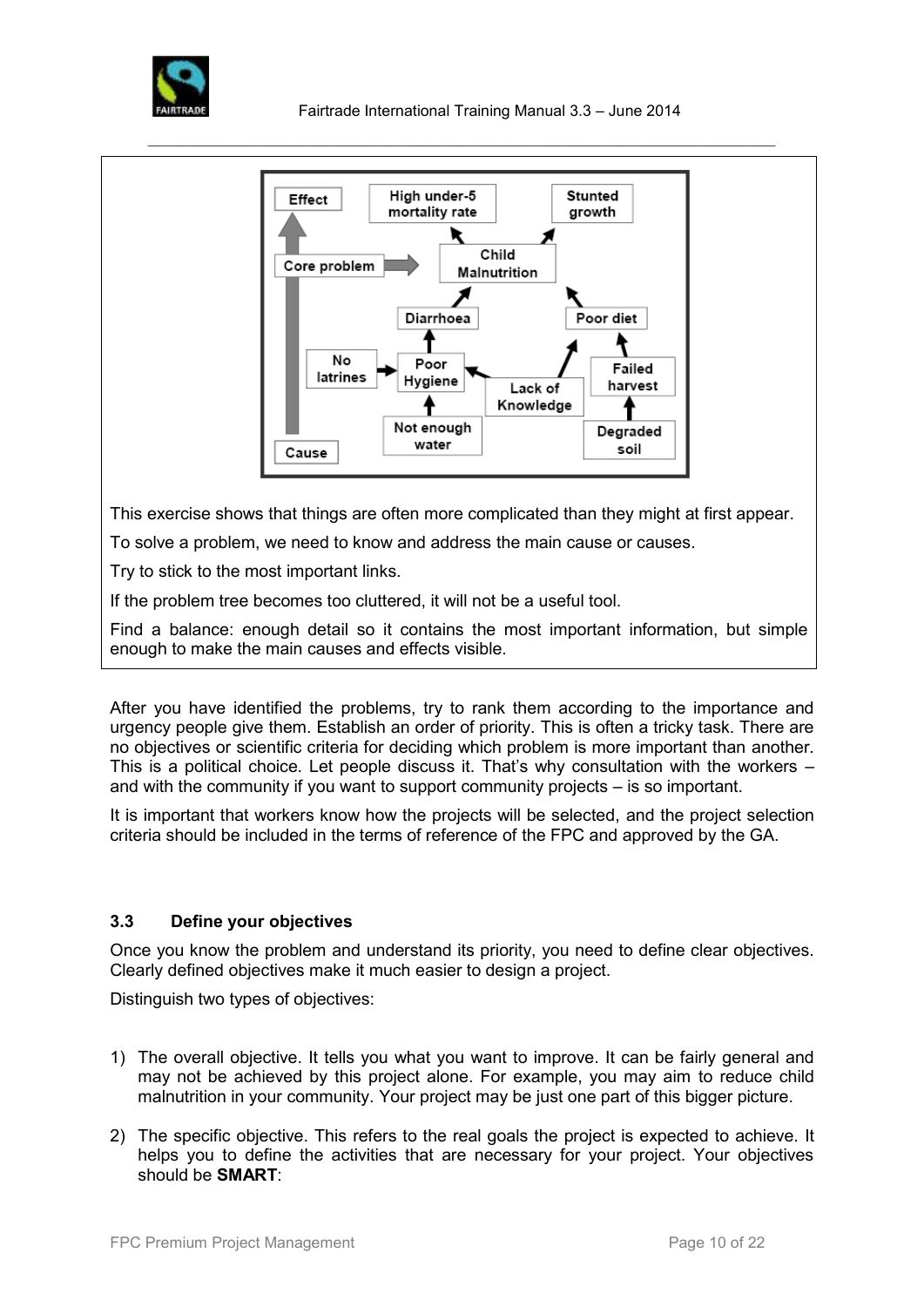

- Specific: be as precise and as exact as possible.
- **M**easurable: you should be able to check if the project worked
- **A**chievable: don't attempt something impossible.
- Relevant: will the project solve the problem?
- **Time-bound: when will the project be completed?**

# **3.4 How do you achieve the objectives?**

#### 3.4.1 **Think about the alternatives.**

By now you should know what it is you want to do. The next question is - how do you do it?

There may be a number of ways to fix a problem, but some are better than others.

Let's take the example of a housing project. The objective is to improve the housing situation for workers and their families. There are many ways to do it.

- 1 Give individual loans for buying building material.
- 2 Develop a housing scheme on a piece of land bought with premium money.

If you opt for this second solution (housing scheme), there are still many ways to proceed:

- 2.1 Allocate a plot of land to each person to build a house.
- 2.2 Form a cooperative that builds the houses and sells them to the beneficiaries.
- 2.3 Form a cooperative that builds the houses and rents them to the beneficiaries.

You need to think about each option. As many people as possible should be considered when developing these ideas. Each point has its good and bad sides and everyone should have the right to comment.

You may wish to consider the following to help you:

- 1 **Effectiveness**: Which option will best solve the problem?<br>2 **Cost**: How much money will you need for each option? Do
- 2 **Cost**: How much money will you need for each option? Do you have the money?
- 3 **Efficiency**: Is it a good use of the money?
- 4 **Capacity**: Is the necessary knowledge and experience available?
- 5 **Feasibility**: Is the project likely to succeed?

Advice: start with small, easy projects to gain experience and confidence. Remember that a risk assessment must be undertaken for all major projects and reported on at the General Assembly.<sup>2</sup>

#### 3.4.2 **Make your decision and plan.**

Once you have made your choice, you need to define the results you want to see.

l

 $2$  Simple risk assessment examples are given in Annex 1 WHAT IS RISK? In the "Explanatory Document for the Fairtrade Premium Committee in Hired Labour Situation".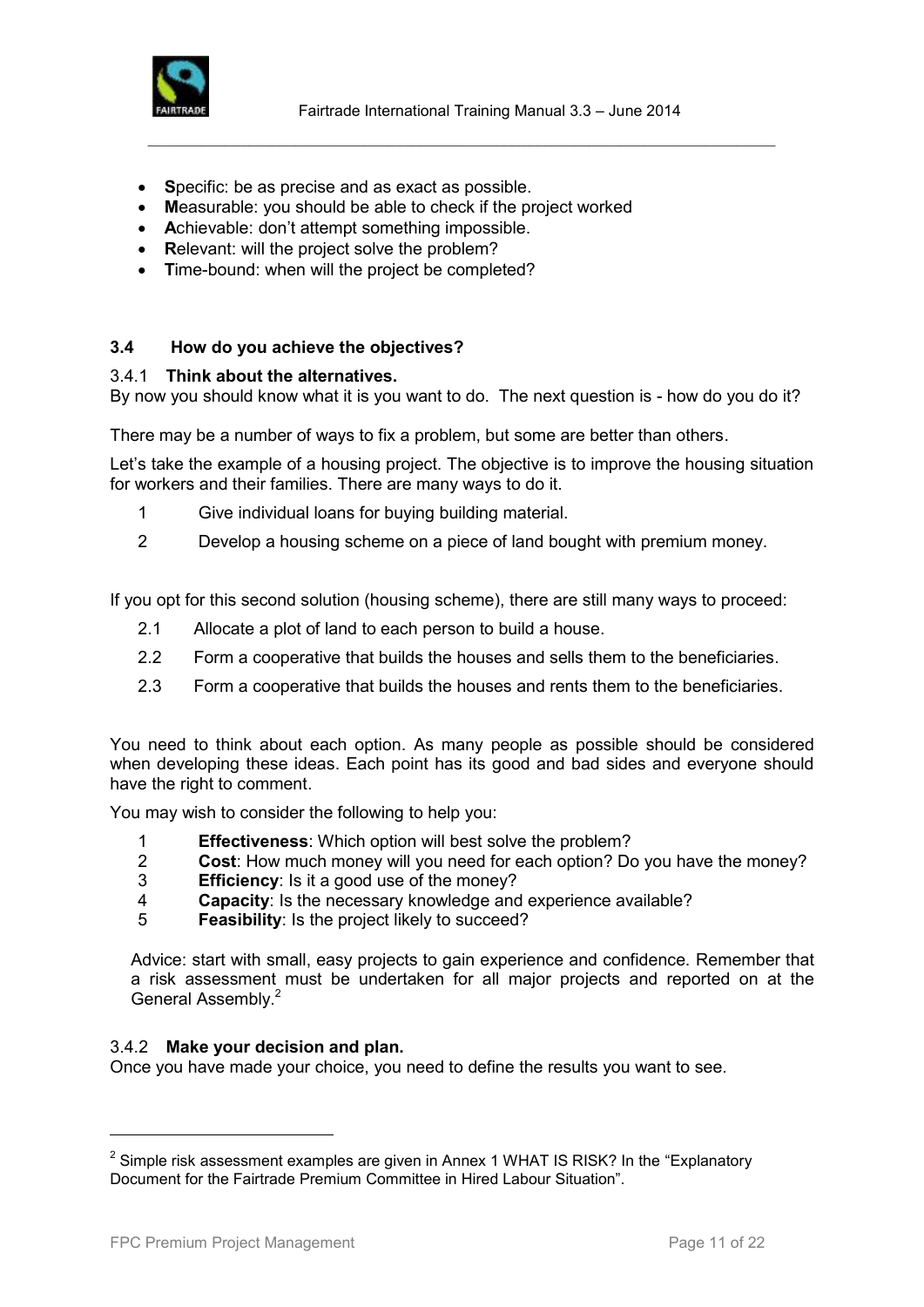

For example: 20 workers trained in the computer programme Word; or 50 loans granted for buying building material; or two classrooms furnished in the local community.

 $\_$  ,  $\_$  ,  $\_$  ,  $\_$  ,  $\_$  ,  $\_$  ,  $\_$  ,  $\_$  ,  $\_$  ,  $\_$  ,  $\_$  ,  $\_$  ,  $\_$  ,  $\_$  ,  $\_$  ,  $\_$  ,  $\_$  ,  $\_$  ,  $\_$  ,  $\_$  ,  $\_$  ,  $\_$  ,  $\_$  ,  $\_$  ,  $\_$  ,  $\_$  ,  $\_$  ,  $\_$  ,  $\_$  ,  $\_$  ,  $\_$  ,  $\_$  ,  $\_$  ,  $\_$  ,  $\_$  ,  $\_$  ,  $\_$  ,

To get the right results you have to plan:

- **WHAT**: Make a list of all the jobs you need to do to get to the right result.
- **WHO**: Make a list of all the people who will be responsible for each activity. This can be individuals or committees.
- **WHEN**: Make a calendar that tells you when each activity should start and how long it will take. Some activities can be carried out at the same time, others are carried out one after the other. It is especially important to define which activities need to be finalized in order to start others. Always think about external factors like the rainy season or agricultural cycles.
- **WHERE**: Make a note of where each activity needs to be done.
- **HOW**: When you spend money, you need to make sure that it is done in such a way that anyone can easily check what was spent and what was bought. You will need to agree a procedure for this.

To help you during the planning and evaluation process, Fairtrade provides you with two templates to prepare your annual Fairtrade Premium plan in order to comply with the requirement 2.1.15 and a template to report the activities carried out for the requirement  $2.1.18<sup>3</sup>$ 

A complementary tool that can help the FPC in its planning activities is a calendar in the form of a matrix, naming the activities, the person(s) in charge of each activity and the timeframe in which each activity must be carried out:

| <b>Activity</b>          | Who               | Jan | Feb       | Mar             | Apr             | May       | Jun             | Jul             | Aug             | Sep             |
|--------------------------|-------------------|-----|-----------|-----------------|-----------------|-----------|-----------------|-----------------|-----------------|-----------------|
|                          |                   |     |           |                 |                 |           |                 |                 |                 |                 |
| 1. Find<br>classroom     | $A + B$           |     | <b>XX</b> | <b>XX</b>       |                 |           |                 |                 |                 |                 |
| 2. Hire<br>instructor    | Sub-<br>committee |     | $\dots$ X | <b>XXX</b><br>X |                 |           |                 |                 |                 |                 |
| 3. Buy<br>equipment      | Sub-<br>committee |     |           |                 | <b>XXX</b><br>X | <b>XX</b> | <b>XXX</b>      | <b>XX</b>       |                 |                 |
| 4. Enrol<br>students     | $C + D$           |     |           |                 | . . XX          | X         |                 |                 |                 |                 |
| 5. Classes<br>take place | Instructor        |     |           |                 |                 |           | <b>XXX</b><br>X | <b>XXX</b><br>X | <b>XXX</b><br>X | <b>XXX</b><br>X |

# 3.4.3 **Project Activity Matrix (sample of computer training)**

Finally, you must know what resources you need for the project. Resources are knowledge, people, equipment and material.

l

<sup>&</sup>lt;sup>3</sup> http://www.fairtrade.net/fileadmin/user\_upload/content/2009/standards/documents/genericstandards/2014-03-31\_Premium\_plan\_report\_template\_EN.pdf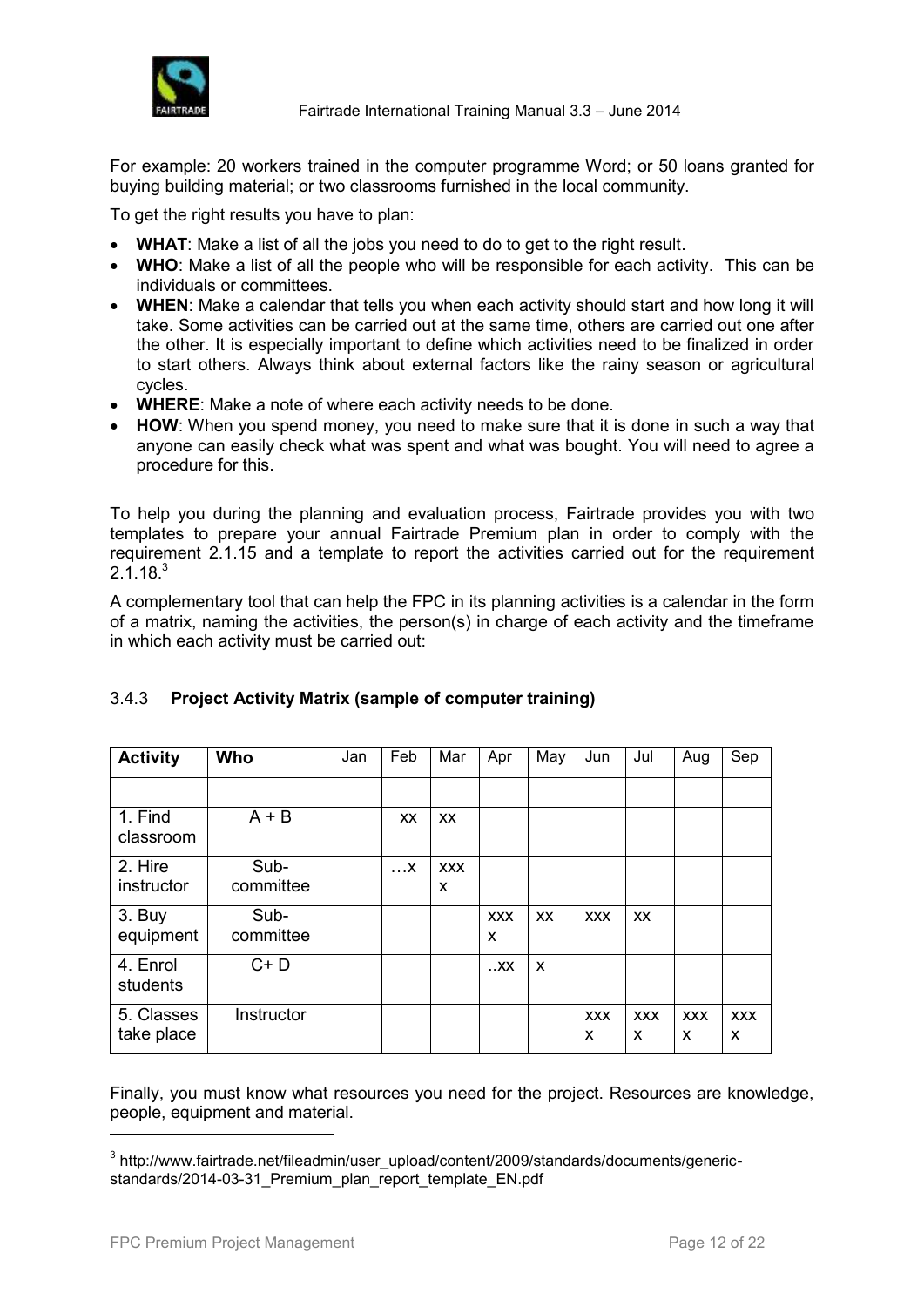

Depending on the project, you may need some very special skills. These skills are not always available in the organization.

 $\_$  ,  $\_$  ,  $\_$  ,  $\_$  ,  $\_$  ,  $\_$  ,  $\_$  ,  $\_$  ,  $\_$  ,  $\_$  ,  $\_$  ,  $\_$  ,  $\_$  ,  $\_$  ,  $\_$  ,  $\_$  ,  $\_$  ,  $\_$  ,  $\_$  ,  $\_$  ,  $\_$  ,  $\_$  ,  $\_$  ,  $\_$  ,  $\_$  ,  $\_$  ,  $\_$  ,  $\_$  ,  $\_$  ,  $\_$  ,  $\_$  ,  $\_$  ,  $\_$  ,  $\_$  ,  $\_$  ,  $\_$  ,  $\_$  ,

You may have to employ someone from outside to help you.

For example:

- 1 You may need an architect to help design a building.
- 2 You may need advice from an expert to help you design the project and carry it out.
- 3 For a training centre you may need to hire an instructor

Some experts you will need to hire only for a short time - like an architect. Others you will need to hire for a longer time – like a teacher in a school.

You will need to have a simple way of dealing with these people: a standard way of finding them, hiring them, giving them contracts and paying them.

If you need to buy materials or furniture or computers, you will need a simple way of making sure that you get a good price, that you are buying the right things and that you get a receipt for everything. The management of the farm may be able to help you here.

# 3.4.4 **The Logical Framework Analysis**

The method described above is often called a logical framework. It takes you through the project step by step. It makes sure that you don't forget anything.

From top to bottom, the logical framework shows the steps that must be taken in order to achieve the project's ultimate goal. The following table shows a sample logical framework for a computer training centre.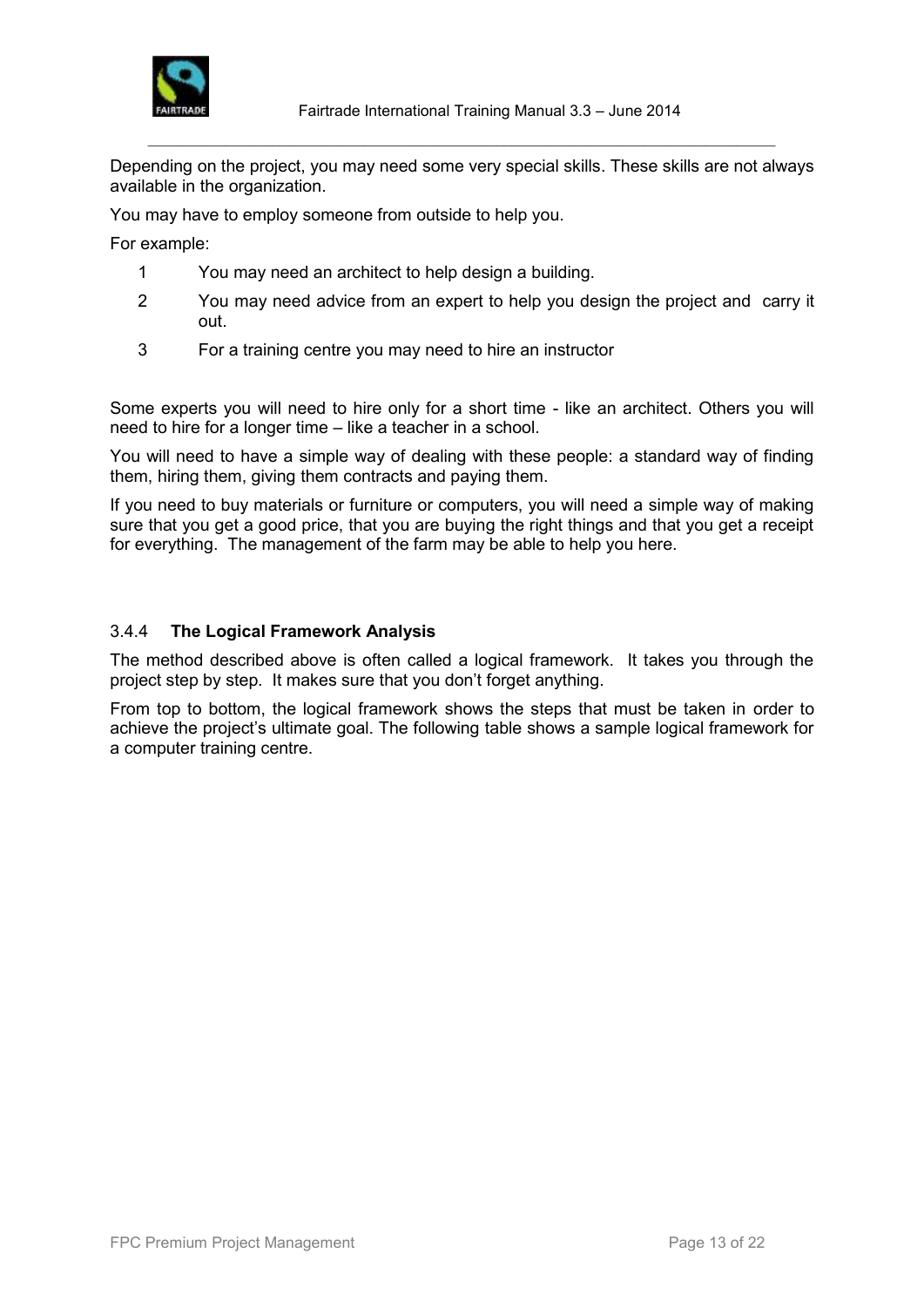

# **The Logical Framework Table**

| <b>Objectives</b>                                            | How do I know if it<br>has worked?                                            | How can I prove that<br>it worked?                           | Things that might<br>help (+) or hinder<br>$(-)$                   |  |  |  |  |
|--------------------------------------------------------------|-------------------------------------------------------------------------------|--------------------------------------------------------------|--------------------------------------------------------------------|--|--|--|--|
| Overall objective:                                           | Impact:                                                                       |                                                              |                                                                    |  |  |  |  |
| Workers well<br>trained on computer                          | Workers feel more<br>capable and                                              | Interviews with workers<br>who attended the                  | + Workers wish to<br>learn                                         |  |  |  |  |
|                                                              | confident                                                                     | classes                                                      | - Not enough time<br>for study                                     |  |  |  |  |
| <b>Specific project</b><br>objective:                        | Outcome:                                                                      |                                                              |                                                                    |  |  |  |  |
| Offer three basic<br>computer courses                        | Three computer<br>courses each of 48<br>hours over 12 weeks<br>have been held | Training<br>programmeand report<br>of instructor verified by | + Find a suitable<br>room and a good<br>teacher                    |  |  |  |  |
| to all workers in the<br>company this year                   |                                                                               | FPC for computer<br>training project                         | - Trainer leaves<br>computers are<br>stolen                        |  |  |  |  |
| <b>Result</b><br>50 workers gain<br>basic computer<br>skills | 50 workers have<br>learnt                                                     | • Attendance list (how<br>many took part?)                   | + Students enrol,<br>attend regularly<br>and are able to<br>follow |  |  |  |  |
|                                                              | • To start the<br>computer<br>• The basics of<br>Windows and Word             | • Test at the end of the<br>course (how many<br>passed?)     | - High<br>absenteeism and<br>drop out                              |  |  |  |  |
|                                                              | • To print                                                                    |                                                              | - Academic level<br>too high                                       |  |  |  |  |
| <b>Activities:</b>                                           | Note: No indicator in this column, instead inputs related to activities       |                                                              |                                                                    |  |  |  |  |
| 1. Find classroom                                            | Inputs:                                                                       |                                                              |                                                                    |  |  |  |  |
| 2. Hire instructor                                           | 1. Classroom                                                                  |                                                              |                                                                    |  |  |  |  |
| 3. Buy equipment                                             | 2. Instructor                                                                 |                                                              |                                                                    |  |  |  |  |
| 4. Enrol students                                            | 3 Tables and chairs                                                           |                                                              |                                                                    |  |  |  |  |
| 5. Start classes                                             | 4. Computers and accessories                                                  |                                                              |                                                                    |  |  |  |  |

Do not worry about the differences between impacts, outcomes and inputs! The important thing is to understand that there is a chain of events leading from your overall objective to the overall result.

The terms of the top line of our table need an explanation:

- **How do I know if it has worked?** At the end of the project you will want to make sure that the project was a success. You need some indicators that can be measured.
- **How can I prove that it worked?** You also need to prove that the project was successful. For each indicator you need at least one source of information.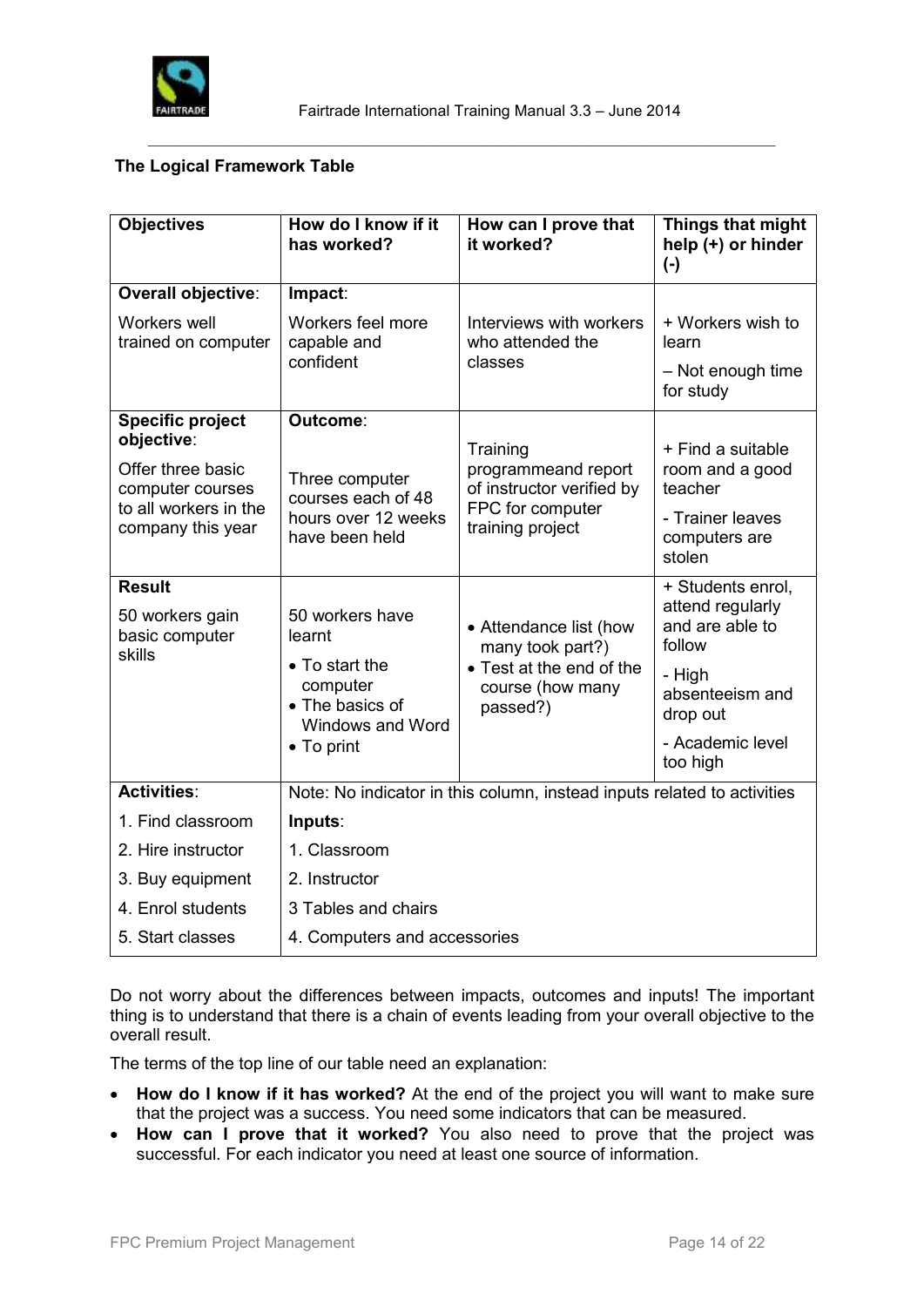

 **Things that might help (+) or hinder (-).** At each stage of the project, there are things that you don't always control that may affect its success. Even if you are not able to influence these things, it is good to be aware of them.

 $\_$  ,  $\_$  ,  $\_$  ,  $\_$  ,  $\_$  ,  $\_$  ,  $\_$  ,  $\_$  ,  $\_$  ,  $\_$  ,  $\_$  ,  $\_$  ,  $\_$  ,  $\_$  ,  $\_$  ,  $\_$  ,  $\_$  ,  $\_$  ,  $\_$  ,  $\_$  ,  $\_$  ,  $\_$  ,  $\_$  ,  $\_$  ,  $\_$  ,  $\_$  ,  $\_$  ,  $\_$  ,  $\_$  ,  $\_$  ,  $\_$  ,  $\_$  ,  $\_$  ,  $\_$  ,  $\_$  ,  $\_$  ,  $\_$  ,

# **3.5 Draft the budget**

The budget is an estimate of the money you will need to realise the project. It is directly linked to the list of inputs you have established.

You must distinguish between once-off and recurrent expenses:

- Once-off expenses cover the initial start-up costs, mainly for buildings and equipment. These expenses occur only once. In the case of the computer training centre these are the costs for purchasing the computers and the furniture.
- Recurrent expenses cover the running costs of the project. They occur continuously as long as the project is in operation. In the budget these costs are calculated on a regular basis. In our computer training example, the recurrent expenses would be for the instructor, the renting of the room, maintenance of the equipment, internet access, stationery (paper, printing ink, etc.) and administrative costs.

You also need to understand whether the project will generate some income. Here you have to distinguish between business and social projects.

- Business projects generate income and should pay their way. A good example of a business project is a grocery shop. Although the main purpose of the shop is not to make a profit but to sell foodstuffs and other basic supplies at reasonable prices, it should always cover its full costs.
- . Social projects provide social services to the community. They do not make profits. Typical social projects are health and childcare projects, educational and cultural projects. You may, of course, charge a small fee for these services, just to make people aware of the value of the service (what is completely free is often not appreciated). This is especially advisable for training projects, where the payment of a registration fee represents the commitment of the student. There will certainly be less absenteeism and fewer drop outs. However, a social project will never cover its costs fully. There will always be a need for a premium subsidy for this kind of project.

The budget for the running costs should help you to know how much money you must put aside every year to keep the project going. Table 6 shows a sample budget for a computer training project.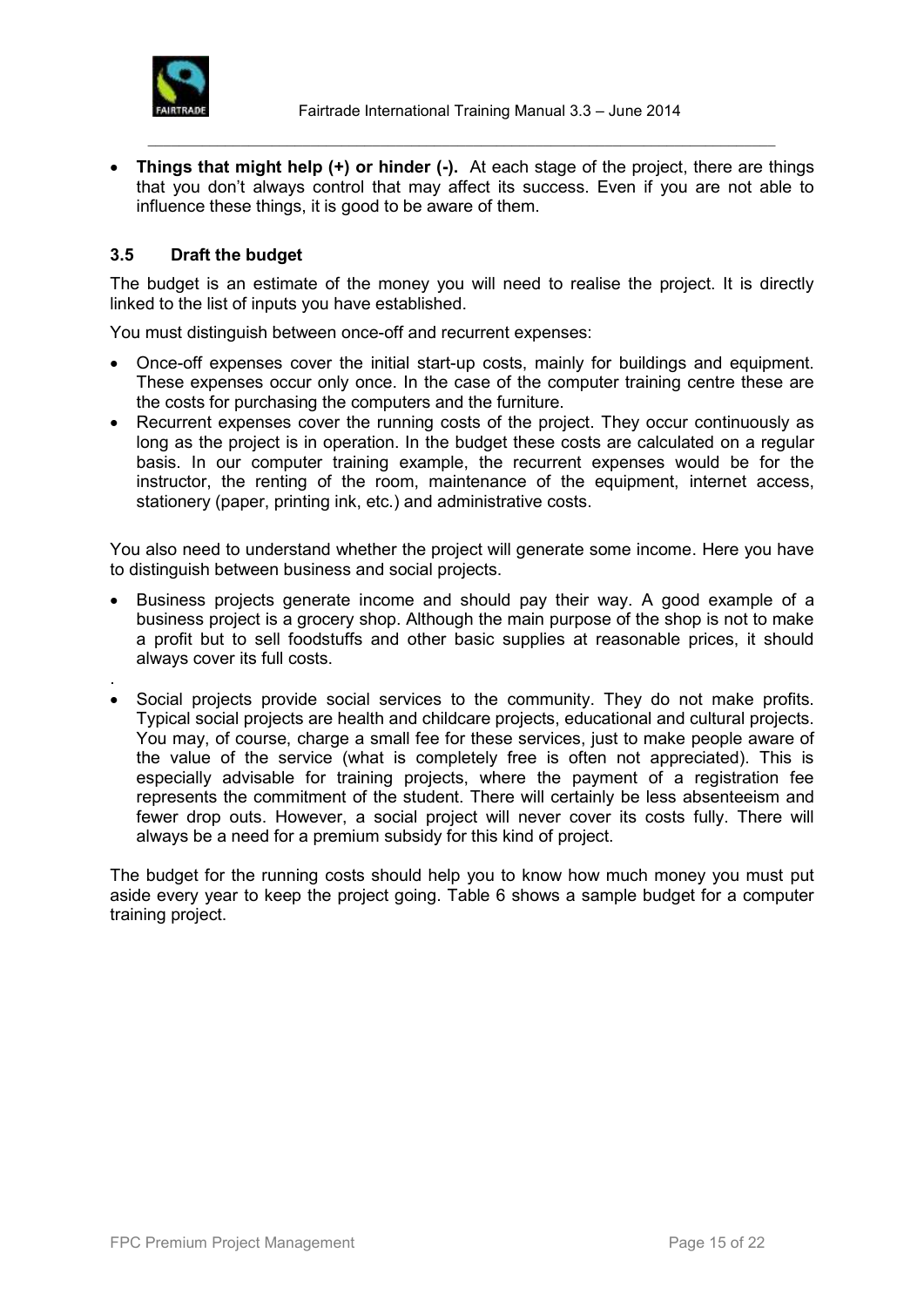

# **3.5.1 Sample Budget for a Computer Training Centre**

| <b>Item</b>                 | <b>USD</b> | <b>Sub-total USD</b> | <b>Total USD</b> |
|-----------------------------|------------|----------------------|------------------|
| A. Expenditure              |            |                      |                  |
| 1. Initial investment       |            |                      |                  |
| 20 computers                | 12,000.00  |                      |                  |
| 2 Printers                  | 200.00     |                      |                  |
| 20 Chairs and tables        | 3000.00    |                      |                  |
| Installations               | 300.00     |                      |                  |
| Contingency                 | 150.00     |                      |                  |
| <b>Total 1</b>              |            | 15,650.00            |                  |
| 2. Running costs first year |            |                      |                  |
| Rent for room               | 1080       |                      |                  |
| Instructor                  | 4200       |                      |                  |
| Computer maintenance        | 500        |                      |                  |
| Stationery                  | 500        |                      |                  |
| Internet connection         | 720        |                      |                  |
| Administration              | 400        |                      |                  |
| <b>Total 2</b>              |            | 7400.00              |                  |
| <b>Total A. Expenditure</b> |            |                      | 23,050.00        |
|                             |            |                      |                  |
| <b>B.</b> Income            |            |                      |                  |
| Registration fee students   | 1800.00    |                      |                  |
| <b>Total B. Income</b>      |            |                      | $-1800.00$       |
|                             |            |                      |                  |
| <b>TOTAL PROJECT COST</b>   |            |                      | 21.250.00        |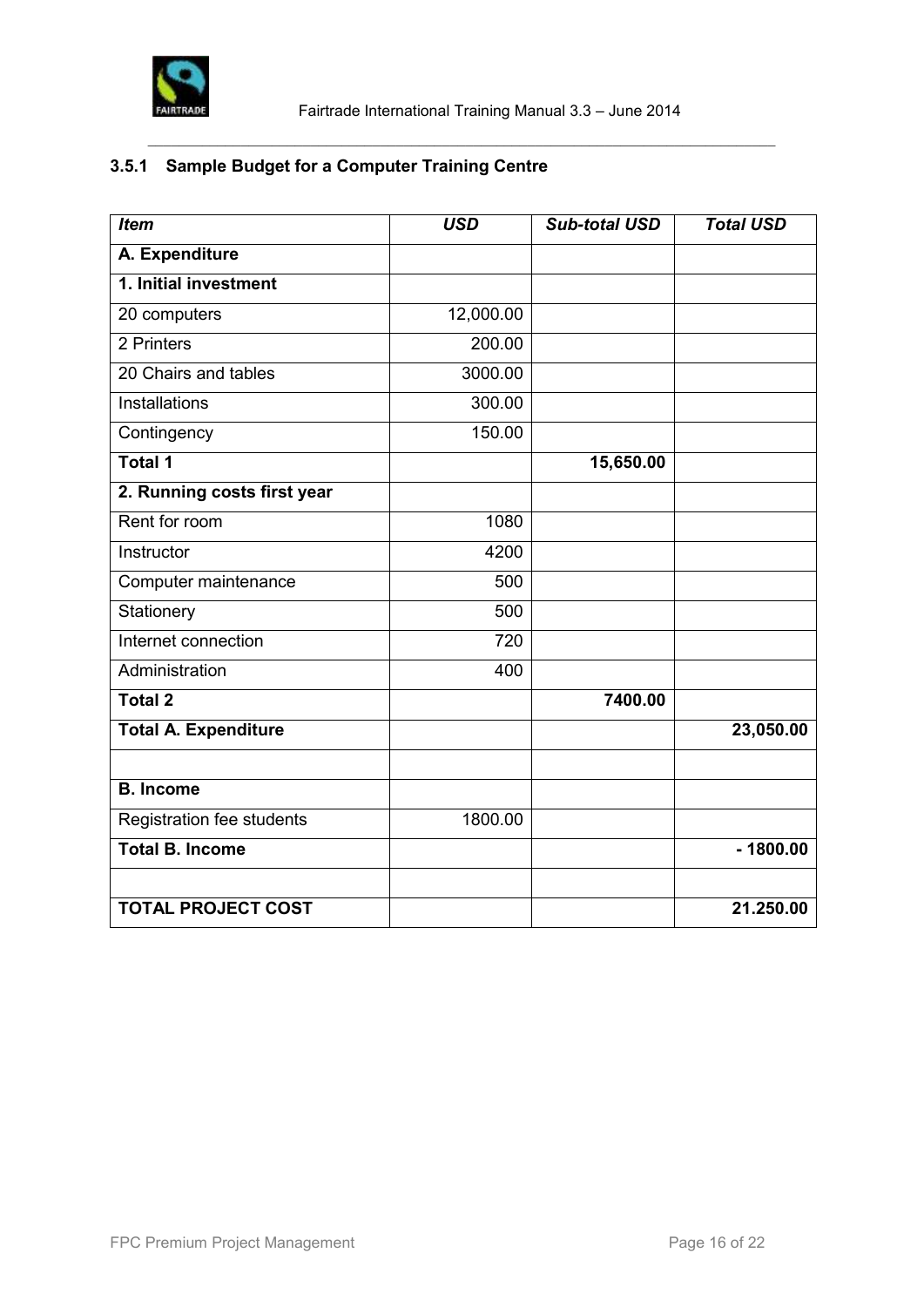

# **4 HOW TO WRITE THE PROJECT PROPOSAL**

Now that you have all information ready, you can write the project proposal. This is the document that contains all relevant information and will help you complete the project. The following format may be helpful for writing the project proposal.

 $\_$  ,  $\_$  ,  $\_$  ,  $\_$  ,  $\_$  ,  $\_$  ,  $\_$  ,  $\_$  ,  $\_$  ,  $\_$  ,  $\_$  ,  $\_$  ,  $\_$  ,  $\_$  ,  $\_$  ,  $\_$  ,  $\_$  ,  $\_$  ,  $\_$  ,  $\_$  ,  $\_$  ,  $\_$  ,  $\_$  ,  $\_$  ,  $\_$  ,  $\_$  ,  $\_$  ,  $\_$  ,  $\_$  ,  $\_$  ,  $\_$  ,  $\_$  ,  $\_$  ,  $\_$  ,  $\_$  ,  $\_$  ,  $\_$  ,

# **4.1 Format for Premium Project Proposal**

| 1. | Name of the Organisation and of the Project                                                                                                                                                                                                                                                                                                                                                                                                                                                                                                                                                                                                                                 |  |  |  |  |
|----|-----------------------------------------------------------------------------------------------------------------------------------------------------------------------------------------------------------------------------------------------------------------------------------------------------------------------------------------------------------------------------------------------------------------------------------------------------------------------------------------------------------------------------------------------------------------------------------------------------------------------------------------------------------------------------|--|--|--|--|
|    |                                                                                                                                                                                                                                                                                                                                                                                                                                                                                                                                                                                                                                                                             |  |  |  |  |
| 2. | <b>Background and Justification of the Project</b>                                                                                                                                                                                                                                                                                                                                                                                                                                                                                                                                                                                                                          |  |  |  |  |
|    | Questions to bear in mind:                                                                                                                                                                                                                                                                                                                                                                                                                                                                                                                                                                                                                                                  |  |  |  |  |
| 3. | What is the social and economic situation in the area where the project will be<br>Ξ<br>implemented?<br>What is the problem or need that is going to be addressed by the project?<br>٠<br>Why do you give this problem/need priority over others?<br>٠<br>Why did you choose this and not other possible alternatives to solve the problem?<br>٠<br>What are the advantages of this project idea compared to other options (in terms of<br>٠<br>effectiveness, efficiency, cost, complexity, risks)?<br><b>Purpose and Objectives of the Project</b>                                                                                                                        |  |  |  |  |
|    | Questions to bear in mind:                                                                                                                                                                                                                                                                                                                                                                                                                                                                                                                                                                                                                                                  |  |  |  |  |
| 4. | What is the overall objective of the project?<br>٠<br>What will the project change (in the immediate future, in the distant future)?<br>Е<br>What are the specific objectives that the project shall achieve (SMART objectives:<br>٠<br>specific, measurable, attainable, relevant, time bound)?<br>What are the indicators (qualitative and quantitative) showing whether and to what<br>٠<br>extent the objectives have been achieved?<br>What are the external factors (assumptions and risks) that can affect the objectives?<br>Target group(s)/Beneficiaries of the Project                                                                                           |  |  |  |  |
|    | Questions to bear in mind:                                                                                                                                                                                                                                                                                                                                                                                                                                                                                                                                                                                                                                                  |  |  |  |  |
| 5. | Does the project benefit only the workers, or also their families, or the wider<br>Ξ<br>community as well?<br>How many people and families will benefit from the project?<br>٠<br>How many communities and which communities will benefit?<br>٠<br>Does the project aim at a specific group (e.g. women, migrant workers,<br>٠<br>temporary/seasonal workers, youth, children etc.)?<br>Are there groups/people that the project might harm or hinder?<br>П<br>Has the project been discussed and agreed with the future beneficiaries?<br>What is the contribution of the beneficiaries to the project (in money, labour, etc.)?<br><b>Expected Results of the Project</b> |  |  |  |  |
|    | Questions to bear in mind:                                                                                                                                                                                                                                                                                                                                                                                                                                                                                                                                                                                                                                                  |  |  |  |  |
|    | What are the concrete (visible, tangible, measurable) outputs (results) of the<br>П<br>project?<br>What are the indicators to measure the results?<br>٠<br>What are the external factors that can affect the results?<br>П<br>Could the project have undesired side-effects (social, economic, environmental,<br>٠<br>gender)?                                                                                                                                                                                                                                                                                                                                              |  |  |  |  |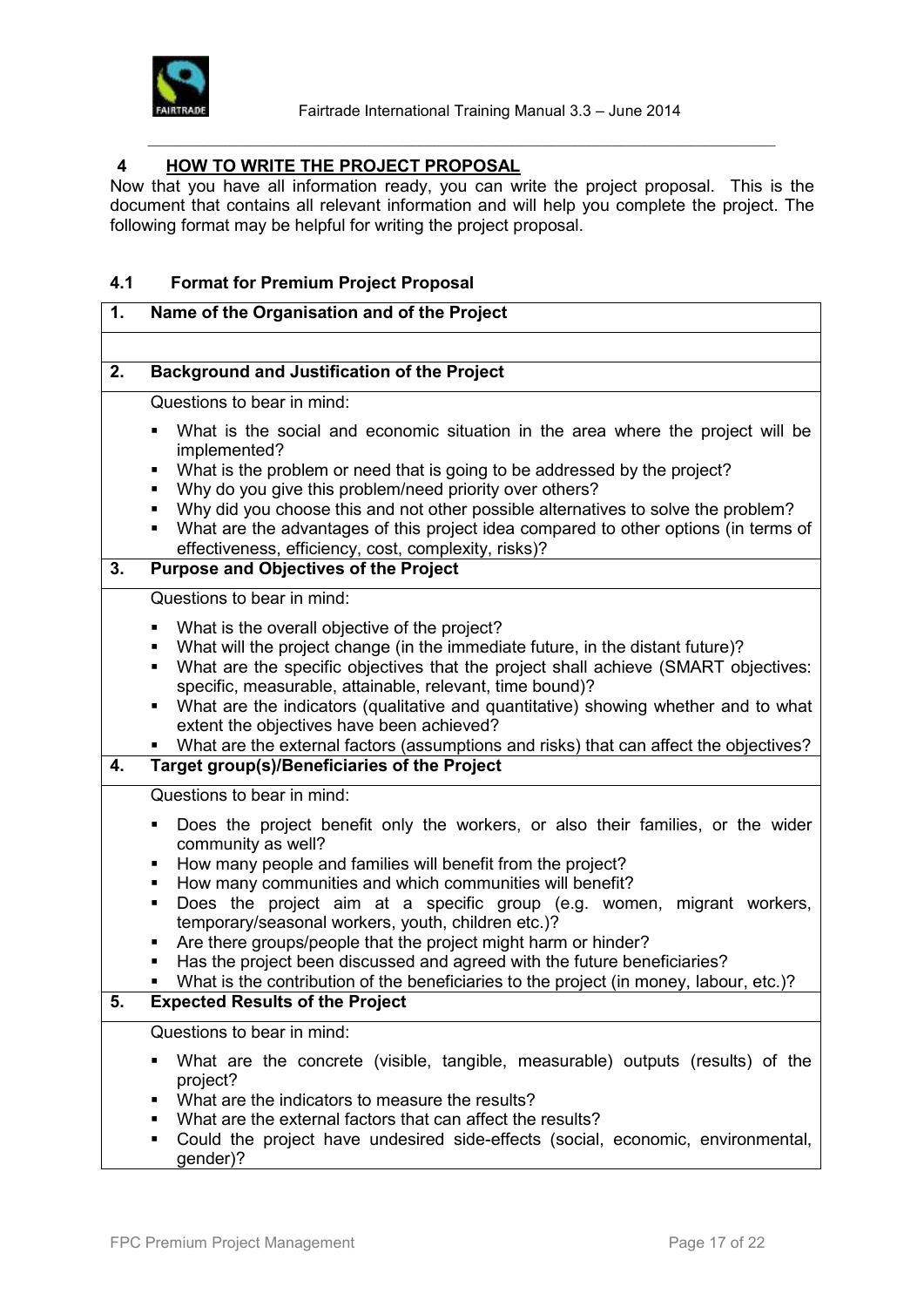

| 6. | <b>Activities, Roles and Responsibilities</b>                                                                                                                                                                                                                                                                                                                                                                                                                                                                                                                                                                                                                                                                                                                                                                                                                                                                                                                                                                                                 |  |  |  |  |  |
|----|-----------------------------------------------------------------------------------------------------------------------------------------------------------------------------------------------------------------------------------------------------------------------------------------------------------------------------------------------------------------------------------------------------------------------------------------------------------------------------------------------------------------------------------------------------------------------------------------------------------------------------------------------------------------------------------------------------------------------------------------------------------------------------------------------------------------------------------------------------------------------------------------------------------------------------------------------------------------------------------------------------------------------------------------------|--|--|--|--|--|
|    | Questions to bear in mind:                                                                                                                                                                                                                                                                                                                                                                                                                                                                                                                                                                                                                                                                                                                                                                                                                                                                                                                                                                                                                    |  |  |  |  |  |
| 7. | WHAT activities will be necessary to achieve the results (starting with the<br>preparation: inquiries, interviews, visits, talking to experts, etc.)?<br>WHEN: in what timeframe must each activity be carried out (when should it start,<br>٠<br>how long will it take)? Which activities come first, which ones must be finished to<br>start others?<br>WHO is directing the project? Who will execute it? Will it be the whole FPC, an<br>٠<br>FPC-subcommittee or external people? Assign tasks and responsibilities.<br>HOW are you going to organize yourselves? What will the procedures, rules and<br>٠<br>regulations of the project be? Do you need product specifications, designs, plans,<br>etc.?<br>WHERE: location of the project (on farm? outside? in a community?)<br><b>Resources (inputs)</b>                                                                                                                                                                                                                             |  |  |  |  |  |
|    | Questions to bear in mind:                                                                                                                                                                                                                                                                                                                                                                                                                                                                                                                                                                                                                                                                                                                                                                                                                                                                                                                                                                                                                    |  |  |  |  |  |
|    | What kind of expertise and skills do you need?<br>٠<br>How many people do you need with which profile? Do you need to hire personnel?<br>٠<br>What kind and quantities of equipment, material, etc. do you need?<br>٠<br>How much money do you need? (see 8. Budget below)<br>٠<br>Where can you find these resources?                                                                                                                                                                                                                                                                                                                                                                                                                                                                                                                                                                                                                                                                                                                        |  |  |  |  |  |
| 8. | <b>Budget (total/annual)</b>                                                                                                                                                                                                                                                                                                                                                                                                                                                                                                                                                                                                                                                                                                                                                                                                                                                                                                                                                                                                                  |  |  |  |  |  |
|    | Questions to bear in mind:                                                                                                                                                                                                                                                                                                                                                                                                                                                                                                                                                                                                                                                                                                                                                                                                                                                                                                                                                                                                                    |  |  |  |  |  |
|    | Start from your list of inputs drawn up in 7. Resources above.<br>٠<br>What items belong to the initial investment (once-off expenses) and what items<br>٠<br>belong to the running costs of the project (recurrent expenses)?<br>Make a list of the various cost categories (e.g. equipment, materials, inventories,<br>٠<br>salaries, fees, administration, etc.). Make a detailed list of all items within each<br>category. For the running costs make an estimate for the first year of operation.<br>Will the project generate income? If so, estimate the income for the first year.<br>Add up all the expenditure and subtract the estimated income to obtain the net cost<br>of the project.<br>The running costs minus income will give you an idea of how much premium money<br>you need to reserve each year for this project (for social projects only- business<br>projects should not run at a loss).<br>Establish a finance plan. Where will the funds come from (premium, own resources,<br>٠<br>external resources, loans)? |  |  |  |  |  |
| 9. | <b>Project start and end date</b>                                                                                                                                                                                                                                                                                                                                                                                                                                                                                                                                                                                                                                                                                                                                                                                                                                                                                                                                                                                                             |  |  |  |  |  |
|    | Questions to bear in mind:                                                                                                                                                                                                                                                                                                                                                                                                                                                                                                                                                                                                                                                                                                                                                                                                                                                                                                                                                                                                                    |  |  |  |  |  |
|    | Calendar of activities – matrix with times and responsibilities.                                                                                                                                                                                                                                                                                                                                                                                                                                                                                                                                                                                                                                                                                                                                                                                                                                                                                                                                                                              |  |  |  |  |  |
|    | Level of organization in the FPC and analysis of the actual time that FPC<br>members are going to invest in the project to ensure its success;                                                                                                                                                                                                                                                                                                                                                                                                                                                                                                                                                                                                                                                                                                                                                                                                                                                                                                |  |  |  |  |  |
|    | Be accurate about the time required, and consider the balance between their<br>current work activities and the activities planned for the project.                                                                                                                                                                                                                                                                                                                                                                                                                                                                                                                                                                                                                                                                                                                                                                                                                                                                                            |  |  |  |  |  |
|    |                                                                                                                                                                                                                                                                                                                                                                                                                                                                                                                                                                                                                                                                                                                                                                                                                                                                                                                                                                                                                                               |  |  |  |  |  |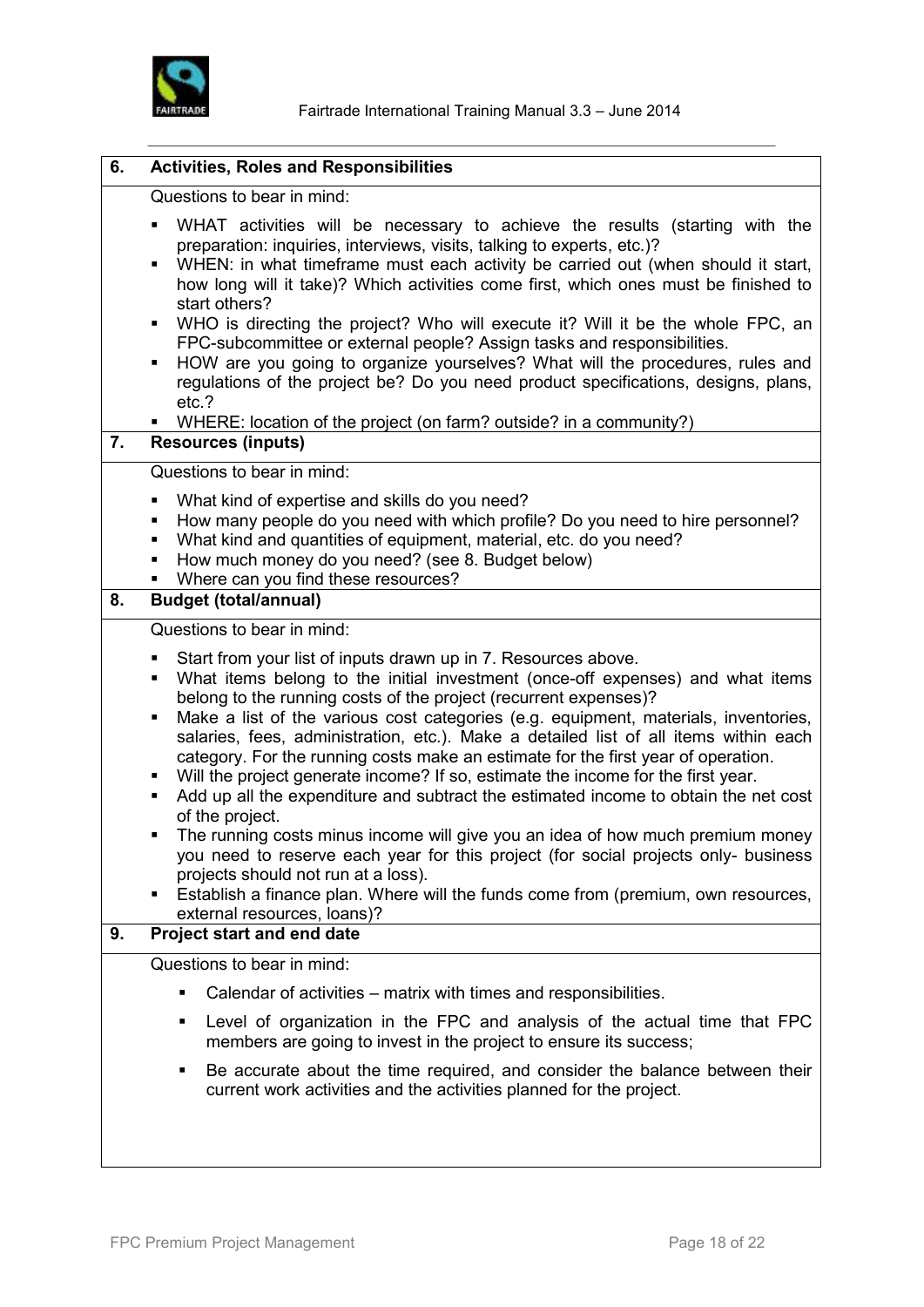

| 10. | <b>Monitoring and Evaluation</b>                                                                                                                                                                                                                                                                                                                                                        |
|-----|-----------------------------------------------------------------------------------------------------------------------------------------------------------------------------------------------------------------------------------------------------------------------------------------------------------------------------------------------------------------------------------------|
|     | Questions to bear in mind:                                                                                                                                                                                                                                                                                                                                                              |
|     | Who will monitor the project during the implementation and during its operation?<br>$\blacksquare$<br>What methods and tools will be used to monitor the project (budget expenditure,<br>$\blacksquare$<br>deadlines, quality, etc.)?<br>• Who will be responsible for the evaluation of the project (after it is finished, or when<br>it has been going for a certain period of time)? |
|     | • Which indicators will be used to evaluate the project (impact, lessons learnt, etc.)?                                                                                                                                                                                                                                                                                                 |
| 11. | Date of approval of project by General Assembly (refer to the minutes of the<br>meeting)                                                                                                                                                                                                                                                                                                |

This is a big job. You may need to have someone working full-time on this in order to get it right. You may wish to employ someone to help you do this.

# **4.2 The Business Plan**

If the project is a business, then it is a good idea to write a business plan as well.

The business plan makes you think about how to organize your business and shows if your business is economically viable. A good business plan should contain at least the following information:

- Mission statement: what do you want do to and why?
- The products or services you want to produce or sell
- The market (competition, your own position)
- The clients: who do you expect will buy your products/services?
- **Marketing: how and where will you sell your products?**
- **Production techniques: how will you produce the products and services?**
- **Procurement:** where will you get the inputs from (raw material, equipment, products for resale, etc.)?
- Cost of production
- **•** Prices of your products/services
- Sales: your estimates of sales volumes
- Cost benefit analysis: estimates of your costs and your income to know if the enterprise will be profitable
- Risk analysis: internal and external risks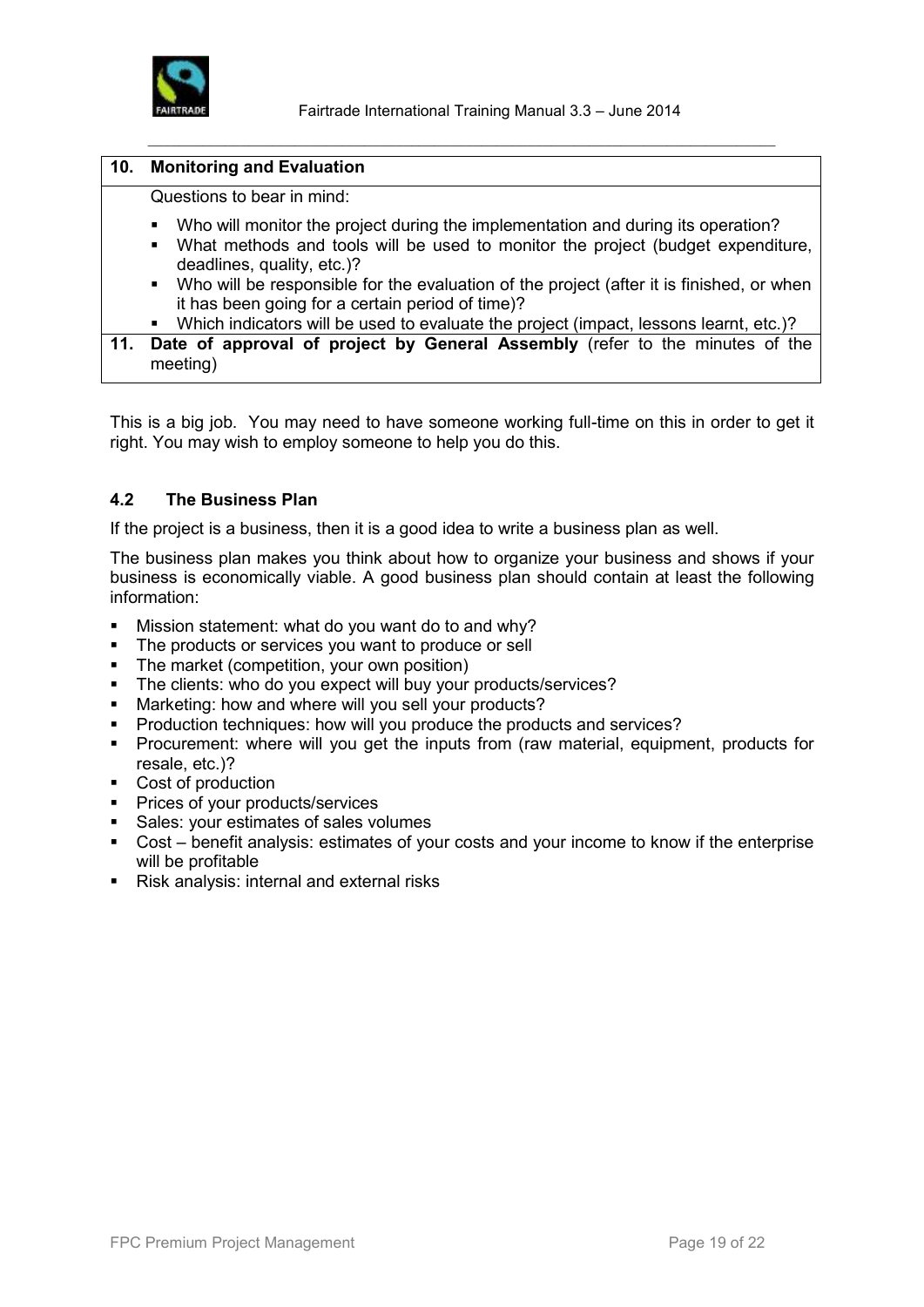

## **5 IMPLEMENTATION, MONITORING AND EVALUATION**

# **5.1 Formal approval of project and budget**

Once the project proposal is written, the General Assembly must formally approve the project with its budget. This decision must be clearly recorded in the minutes of the corresponding GA meeting. No project should be started before these formal requirements – written project proposal and formal approval by the GA as recorded in the GA minutes. This is required by the Generic Fairtrade Standard clause 2.1.15.

 $\_$  ,  $\_$  ,  $\_$  ,  $\_$  ,  $\_$  ,  $\_$  ,  $\_$  ,  $\_$  ,  $\_$  ,  $\_$  ,  $\_$  ,  $\_$  ,  $\_$  ,  $\_$  ,  $\_$  ,  $\_$  ,  $\_$  ,  $\_$  ,  $\_$  ,  $\_$  ,  $\_$  ,  $\_$  ,  $\_$  ,  $\_$  ,  $\_$  ,  $\_$  ,  $\_$  ,  $\_$  ,  $\_$  ,  $\_$  ,  $\_$  ,  $\_$  ,  $\_$  ,  $\_$  ,  $\_$  ,  $\_$  ,  $\_$  ,

# **5.2 Implementation – the tendering process**

If the project has been thoroughly planned and the written project proposal reflects the planning faithfully, the implementation of the project should not present any difficulties. The project activities begin now and should be carried out according to your schedule as expressed in the project activity matrix.

For hiring personnel, for contracting consultants and contractors as well as for procuring material and equipment, the FPC should establish and strictly observe a tendering procedure. This procedure ensures quality and cost effectiveness on the one hand, and transparency on the other. The following guidelines should be laid down in the procedure:

- 1 For each remunerated position to be occupied, the post with job description and profile should be advertised, inviting candidates to submit their application. Relatives and friends of FPC members should not be given the job without an open job advertisement.
- 2 Before tendering for services or products, the technical requirements and product specifications must be clearly defined by the FPC or the sub-committee responsible for the project.
- 3 For contracts (consultancies, construction or other works) at least three bids must be obtained through a tendering process.
- 4 For procurement of goods, material and equipment, at least three quotes must be obtained through the tendering process.
- 5 Generally, tendering should be open, i.e. inviting potential bidders publicly through the media. Restricted tendering (only a limited number of suppliers are invited) can be used in special circumstances, e.g. when contractors or suppliers have already rendered their services or sold their products in a satisfactory way. But even in cases of restricted tendering, at least three bids must be obtained.
- 6 The applications and tenders should be examined by a sub-committee of at least three members appointed by the FPC. One sub-committee member should be a management delegate.
- 7 All applications and tenders must be opened in the presence of the full subcommittee and recorded in the minutes.
- 8 The sub-committee pre-selects from among the applicants or tenders and makes a recommendation to the FPC, giving the reasons for its selection.
- 9 The FPC takes the final decision, which must be clearly recorded in the minutes.

#### **5.3 Monitoring and Evaluation**

The FPC must monitor and report annually on the activities carried out with Premium money and on the progress of existing projects to the General Assembly of workers. (Standard clause 2.1.18).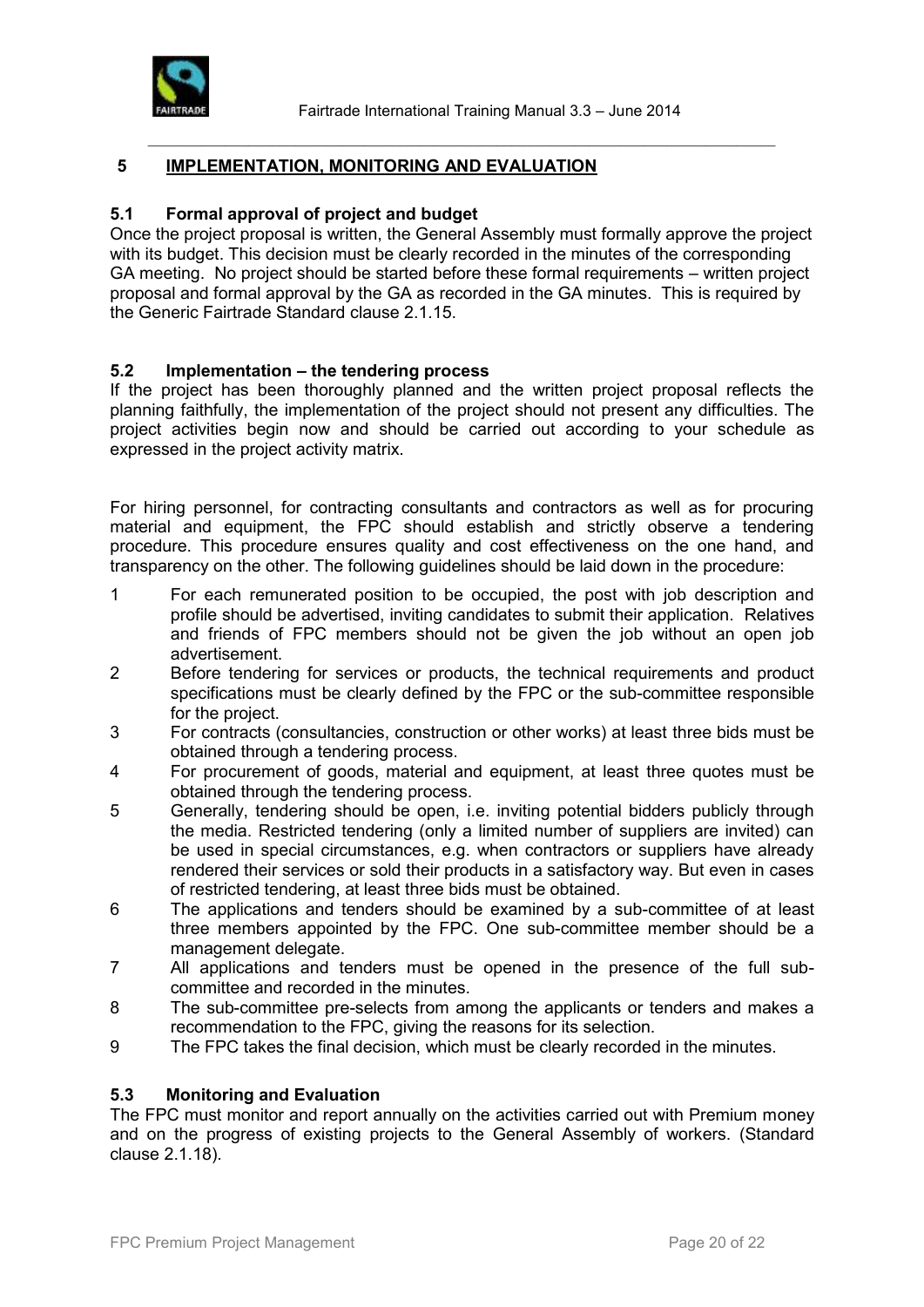

The FPC is accountable to the workers as well as to the certification body for the administration and use of the Fairtrade Premium.

 $\_$  ,  $\_$  ,  $\_$  ,  $\_$  ,  $\_$  ,  $\_$  ,  $\_$  ,  $\_$  ,  $\_$  ,  $\_$  ,  $\_$  ,  $\_$  ,  $\_$  ,  $\_$  ,  $\_$  ,  $\_$  ,  $\_$  ,  $\_$  ,  $\_$  ,  $\_$  ,  $\_$  ,  $\_$  ,  $\_$  ,  $\_$  ,  $\_$  ,  $\_$  ,  $\_$  ,  $\_$  ,  $\_$  ,  $\_$  ,  $\_$  ,  $\_$  ,  $\_$  ,  $\_$  ,  $\_$  ,  $\_$  ,  $\_$  ,

During the execution of the project, activities and progress should be continually checked to make sure things are going according to the plan. This is called monitoring. Monitoring allows you to detect problems and make corrections at an early stage. It also helps you to learn from your mistakes. If something goes wrong, you should make the necessary adjustments and make sure that the problem does not occur again.

#### **What should be monitored?**

- **Budget: check if expenses (and incomes) stay within the budget**
- **Timeframes: check if activities are carried out within the schedule**
- Compliance of contracts: check if your staff, your contractors and suppliers fulfil their obligations
- **EXECOMPLE COMPLIANCE OF PROCEDURES:** especially the tendering procedures
- **IMPACT** Impact and outcome: check if the project is achieving its objectives
- **•** Output: heck if the expected results are coming good
- Quality: check the quality of the output

# **What are the tools of monitoring?**

- **Fairtrade Premium Plan**
- **Budget**
- Timetable of activities
- Indicators in the logical framework
- **Procedures and rules and regulations**
- Contracts (where the obligations of your business partners are laid down)

The FPC is accountable to the workers for the Fairtrade Premium Plan, and for evaluating its success. Premium projects must be evaluated at least once during the implementation, after completion of the project, or on a yearly basis for on-going projects. Evaluation compares the plans and goals as described in the project proposal with the situation now. It means assessing the effectiveness of the project in achieving its goals. The logical framework is a useful tool for this exercise. Evaluation also helps to reflect on what we have learned with this project. By taking lessons learned (from successes as well as from failures) we can feed our experience into the next project cycle of planning, action and evaluation.

A proper evaluation has to look at the following aspects:

- 1. Is the project helping to solve the problems and address the needs?
- 2. Were the planned results achieved?
- 3. How effective and efficient was the execution of activities?
- 4. What is the cost/benefit analysis?
- 5. Can the beneficiaries identify real changes in their lives?
- 6. Do changes have a small, medium or long-term impact?
- 7. What is the difference in the lives of the project's beneficiaries?
- 8. What has to be improved?